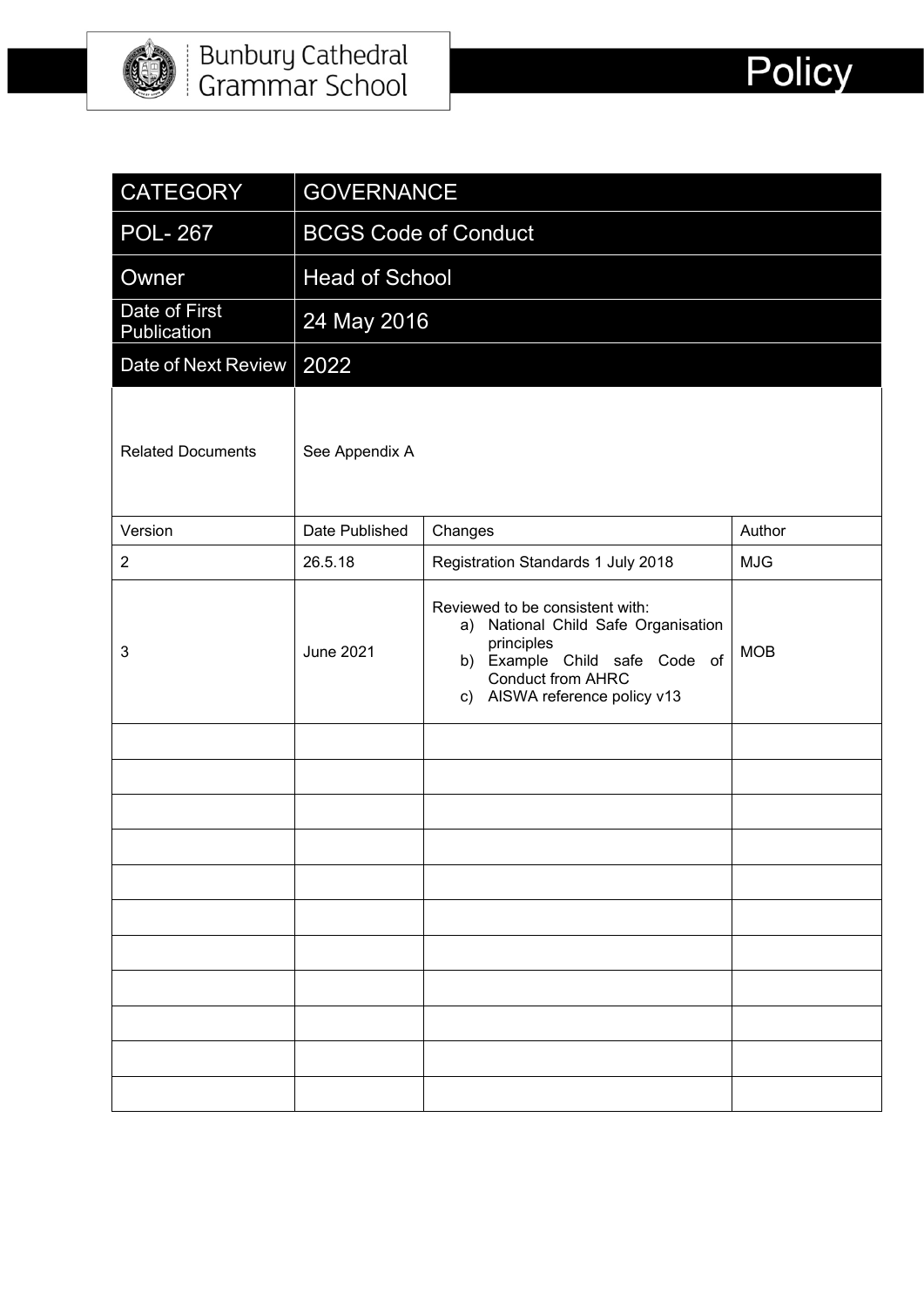# **Policy**

#### **TABLE OF CONTENTS**

| 1.             |                                                                                                                                 |  |  |  |  |  |  |
|----------------|---------------------------------------------------------------------------------------------------------------------------------|--|--|--|--|--|--|
| 2.             |                                                                                                                                 |  |  |  |  |  |  |
| 3.             |                                                                                                                                 |  |  |  |  |  |  |
| 4 <sup>1</sup> |                                                                                                                                 |  |  |  |  |  |  |
|                |                                                                                                                                 |  |  |  |  |  |  |
| 5.             |                                                                                                                                 |  |  |  |  |  |  |
| 6.             |                                                                                                                                 |  |  |  |  |  |  |
| 7 <sub>1</sub> |                                                                                                                                 |  |  |  |  |  |  |
| 8.             |                                                                                                                                 |  |  |  |  |  |  |
|                |                                                                                                                                 |  |  |  |  |  |  |
|                |                                                                                                                                 |  |  |  |  |  |  |
| 9.             | MAINTAIN PROFESSIONAL RELATIONSHIPS BETWEEN EMPLOYEES AND STUDENTS 5                                                            |  |  |  |  |  |  |
|                |                                                                                                                                 |  |  |  |  |  |  |
|                |                                                                                                                                 |  |  |  |  |  |  |
|                |                                                                                                                                 |  |  |  |  |  |  |
|                |                                                                                                                                 |  |  |  |  |  |  |
|                | 10. APPROPRIATE USE OF ELECTRONIC COMMUNICATION & SOCIAL NETWORKING SITES 7                                                     |  |  |  |  |  |  |
|                |                                                                                                                                 |  |  |  |  |  |  |
|                |                                                                                                                                 |  |  |  |  |  |  |
|                |                                                                                                                                 |  |  |  |  |  |  |
|                |                                                                                                                                 |  |  |  |  |  |  |
|                |                                                                                                                                 |  |  |  |  |  |  |
|                |                                                                                                                                 |  |  |  |  |  |  |
|                |                                                                                                                                 |  |  |  |  |  |  |
|                |                                                                                                                                 |  |  |  |  |  |  |
|                |                                                                                                                                 |  |  |  |  |  |  |
|                |                                                                                                                                 |  |  |  |  |  |  |
|                | 18. WHAT DO I DO IF I SEE SOMEONE BREACH THE CODE OF CONDUCT?  11                                                               |  |  |  |  |  |  |
|                |                                                                                                                                 |  |  |  |  |  |  |
|                |                                                                                                                                 |  |  |  |  |  |  |
|                |                                                                                                                                 |  |  |  |  |  |  |
|                |                                                                                                                                 |  |  |  |  |  |  |
|                |                                                                                                                                 |  |  |  |  |  |  |
|                |                                                                                                                                 |  |  |  |  |  |  |
|                |                                                                                                                                 |  |  |  |  |  |  |
|                |                                                                                                                                 |  |  |  |  |  |  |
|                |                                                                                                                                 |  |  |  |  |  |  |
|                |                                                                                                                                 |  |  |  |  |  |  |
|                |                                                                                                                                 |  |  |  |  |  |  |
|                |                                                                                                                                 |  |  |  |  |  |  |
|                | 26. APPENDIX - Boarding Student Code of Conduct - Rights and Responsibilities 20                                                |  |  |  |  |  |  |
|                | K:\Marketing\Digitial Media\Website\mybcgs (Portal pages)\Parent Information\Policies and procedures\POL-267 BCGS<br>Page   $1$ |  |  |  |  |  |  |
|                | Code of Conduct 2021.docx<br><b>GOVERNANCE</b><br>Head of School<br>25 June 2021<br><b>Print Date</b>                           |  |  |  |  |  |  |
|                | 2019/June 2021<br>Date of First Publication<br>24/05.2016<br>Version<br><b>Next Review</b><br>2022                              |  |  |  |  |  |  |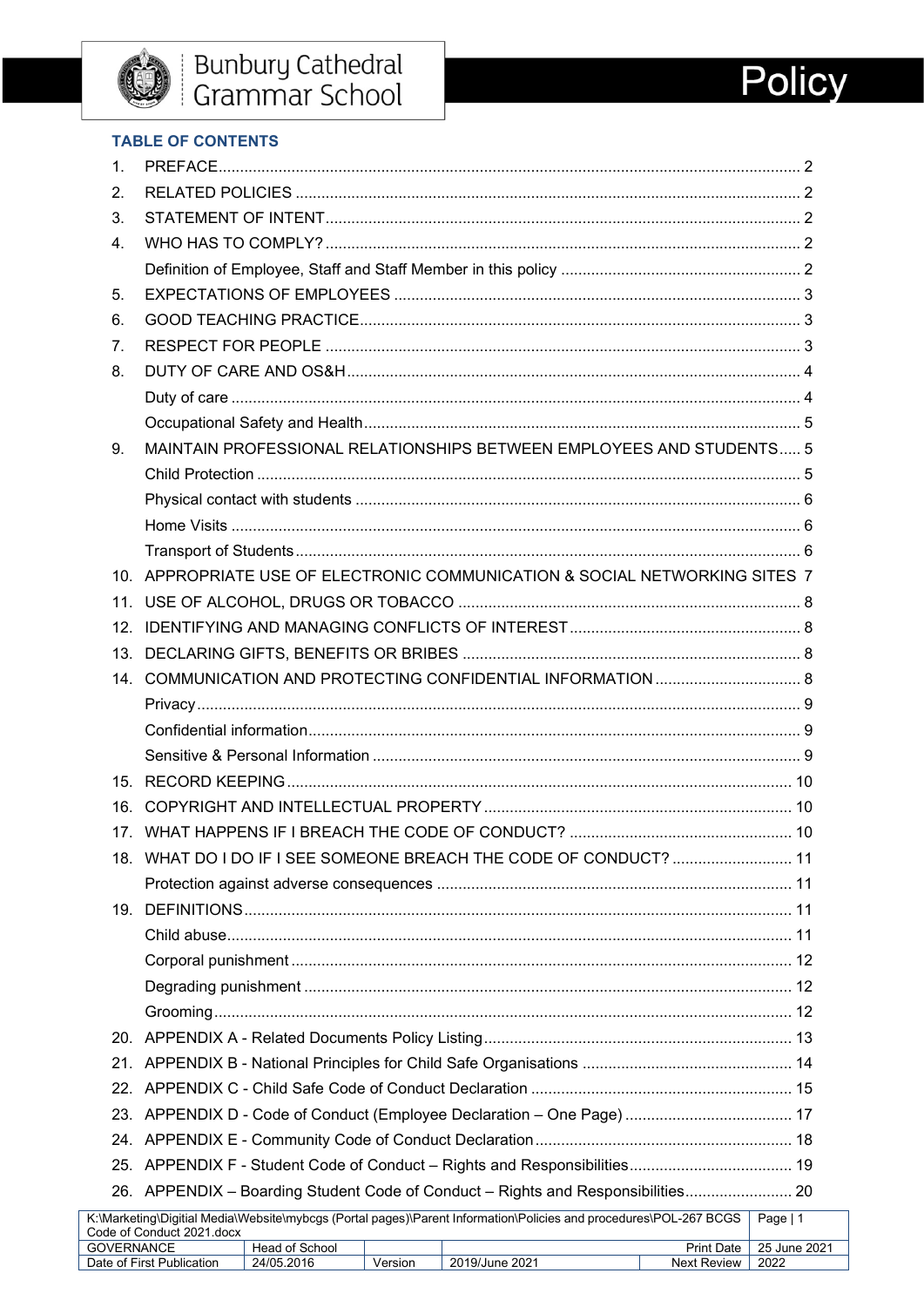

### <span id="page-2-0"></span>**1. PREFACE**

Bunbury Cathedral Grammar School's (The School) mission is to provide excellence in all-round education within a unique environment by promoting best practice in pastoral, academic and cocurricular programs; creating a caring, stimulating, structured and Christian setting; and encouraging students to use all their gifts to flourish and achieve their potential.

Our focus is on educating the whole child. The wellbeing of our students is integral to allowing us to achieve our mission. We provide them with a welcoming and safe community, where all are respectful of self and others; and strive for excellence in learning. We have been at the forefront of the application of positive psychology and Positive Education is embedded in the culture of our School. we are committed to child safety, leading, and supporting a child safe culture in our School.

Our vision and values are to:

- enable each student to achieve their full potential within a welcoming and safe community that is respectful of self and others and strives for excellence in learning.
- be a community exemplified by high expectations, where students build on their strengths and develop a strong moral character and resilience through perseverance, service, leadership, and international opportunities.
- continue as a community guided by Christian values where hope abounds.

#### <span id="page-2-1"></span>**2. RELATED POLICIES**

Other School policies are linked with this Code of Conduct and should be referred to for more comprehensive information and guidance. See Appendix A for a list of related policies. This is not intended to be a comprehensive list of policies. Polices are available at [T:\Policies](file://bcgs.wa.edu.au/storage/staff-shared/Policies) or accessed through the office of the Head of School or the Chief Financial Officer.

#### <span id="page-2-2"></span>**3. STATEMENT OF INTENT**

This Code of Conduct outlines a standard of behaviour and places an obligation on all adults to take responsibility for their personal conduct and to work their colleagues cooperatively to achieve a consultative and collaborative workplace culture where people are happy and proud to work.

The School maintains that the safety of children and young people is paramount. There is a zero tolerance of all forms of child abuse and student voice is actively encouraged and supported. The School has policies and processes in place to protect students from harm and takes all allegations and concerns seriously and responds in line with the organisation's policies and procedures.

Employees of Bunbury Cathedral Grammar School agree to abide by the School's Code of Conduct and all other School policies and the School's over-arching child-safe framework, embedding the ten National Principles for Child Safe Organisations into action (Appendix B).

Nothing in this Code of Conduct should be taken to limit the circumstances in respect of which the School may take disciplinary action in respect of a member of staff.

## <span id="page-2-3"></span>**4. WHO HAS TO COMPLY?**

Employees, contractors, consultants, governing body members, volunteers and visitors working with the School must be aware of and comply with this Code of Conduct and conduct themselves in a manner consistent with it, specifically:

- (a) conduct yourself, both personally and professionally, in a manner that upholds the ethos and reputation of the School;
- (b) comply with the School's policies and procedures;
- (c) act ethically and responsibly; and
- (d) be accountable for your actions and decisions.

| K:\Marketing\Digitial Media\Website\mybcgs (Portal pages)\Parent Information\Policies and procedures\POL-267 BCGS |                |         |                |                              |      |
|-------------------------------------------------------------------------------------------------------------------|----------------|---------|----------------|------------------------------|------|
| Code of Conduct 2021.docx                                                                                         |                |         |                |                              |      |
| <b>GOVERNANCE</b>                                                                                                 | Head of School |         |                | 25 June 2021<br>Print Date I |      |
| Date of First Publication                                                                                         | 24/05.2016     | Version | 2019/June 2021 | Next Review                  | 2022 |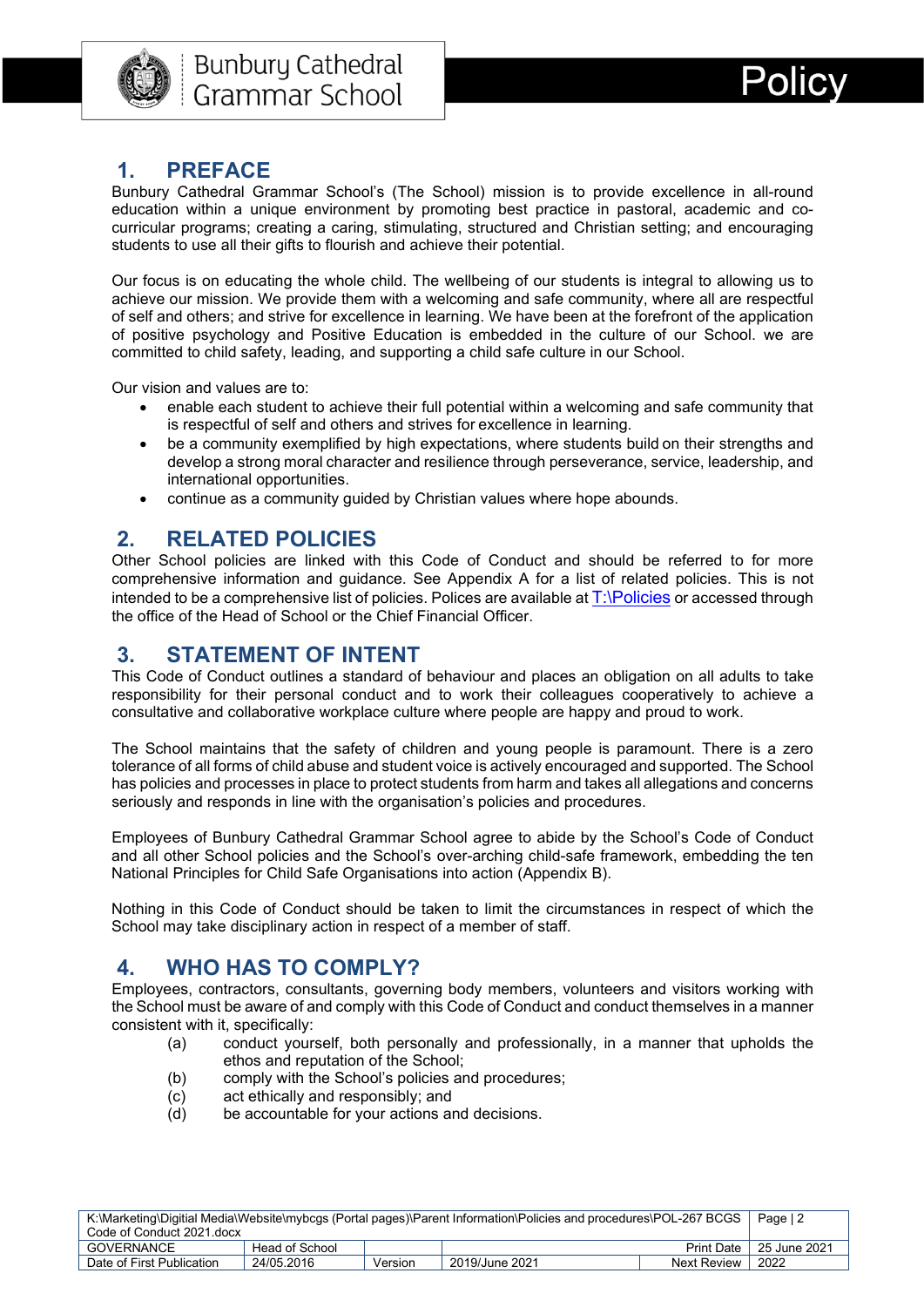



#### *Definition of Employee, Staff and Staff Member in this policy*

<span id="page-3-0"></span>Throughout this Code of Conduct, the term "employee", "staff", or "staff member" refers to any adult who is working at the School in either a paid or voluntary capacity, including all employees, contractors, consultants, governing body members, volunteers, and visitors.

## <span id="page-3-1"></span>**5. EXPECTATIONS OF EMPLOYEES**

As an employee, you must be familiar with the School's policies and procedures, know where you can access them for checking purposes and be able and willing to comply with the School's policies and procedures.

If you are uncertain about the scope or content of a policy with which you must comply, or any legal obligations to which you are subject, you should seek clarification from your direct supervisor, line manager, or the Head of School.

You should also be familiar with the legislation under which you are employed as this may specify requirements with which you need to comply.

As a School employee, you are expected to:

- (a) perform your duties to the best of your ability and be accountable for your performance;
- (b) follow reasonable instructions given by your supervisor or their delegate;
- (c) comply with lawful directions;
- (d) carry out your duties in a professional, competent, and conscientious manner, while seeking suitable opportunities to improve your knowledge and skills, including through participation in relevant professional development;
- (e) act honestly and in good faith in fulfilling your duties;
- (f) be respectful, courteous, and responsive in dealing with your colleagues, students, parents, and members of the public;
- (g) work collaboratively with your colleagues;
- (h) ensure that your conduct, whether during or outside working hours, is consistent with the ethos of the School and does not damage the reputation of the School; and
- (i) dress in a professional manner that is appropriate for your role.

It is also an expectation that all School employees maintain integrity in all personal conduct. Employees are expected to always behave ethically and act with integrity. In practice, this means that Employees:

- (a) treat others with respect, dignity, courtesy, honesty, and fairness and with proper regard for their rights, safety, and welfare;
- (b) make decisions fairly, impartially, and promptly, having regard to all relevant information, legislation, policies, and procedures;
- (c) contribute to a workplace that is free of harassment, bullying or discrimination against colleagues, students, or members of the public;
- (d) encourage positive work habits, behaviour and personal and professional workplace relationships and boundaries;
- (e) do not engage in behaviour that may bring their own reputation or that of the School into disrepute; and
- (f) do not tolerate or participate in behaviour that is inconsistent with these principles.

## <span id="page-3-2"></span>**6. GOOD TEACHING PRACTICE**

Professional teachers are expected to provide quality teaching appropriate for their students, cater to the diversity of learners in their care and make every effort to help all students equally so they have every chance of succeeding.

Good teaching also means teachers work closely with their colleagues, and other carers of their students, and respond appropriately and promptly to any concerns they have.

## <span id="page-3-3"></span>**7. RESPECT FOR PEOPLE**

Employees have a responsibility to safeguard and promote the welfare of students and other employees.

| K:\Marketing\Digitial Media\Website\mybcgs (Portal pages)\Parent Information\Policies and procedures\POL-267 BCGS |                |         |                |             |              |
|-------------------------------------------------------------------------------------------------------------------|----------------|---------|----------------|-------------|--------------|
| Code of Conduct 2021.docx                                                                                         |                |         |                |             |              |
| GOVERNANCE                                                                                                        | Head of School |         |                | Print Date  | 25 June 2021 |
| Date of First Publication                                                                                         | 24/05.2016     | Version | 2019/June 2021 | Next Review | 2022         |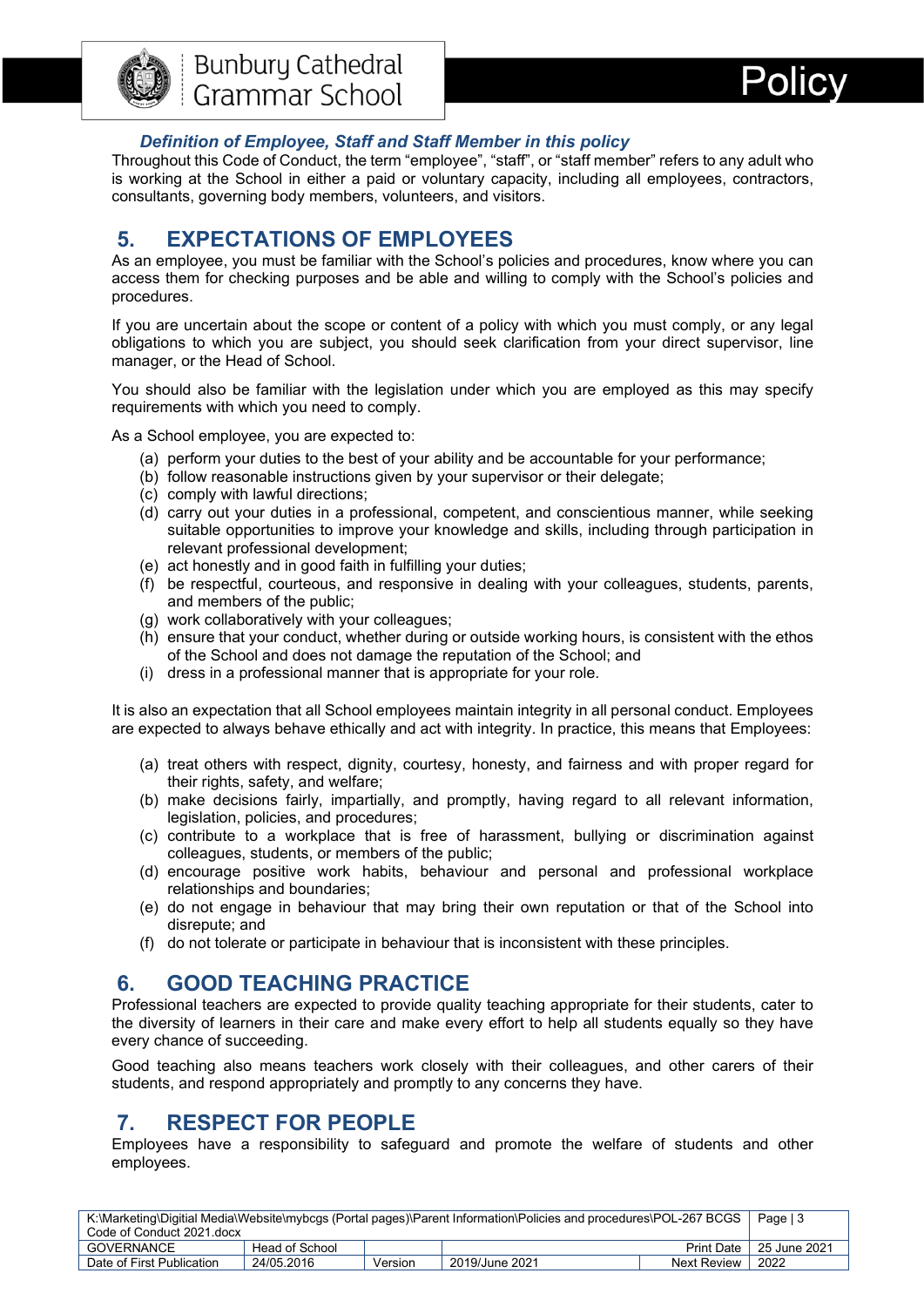

The School expects employees to treat each other with respect and courtesy. Our daily interaction with others reflects on the School's reputation. Therefore, all employees are expected to be approachable, respectful, courteous, and prompt when dealing with students, parents, other employees, and members of the community.

Employees who work with students have a special responsibility in presenting themselves as appropriate role models for those students. Modelling courtesy and respect in your interactions with students can have a profoundly positive influence on a student's personal and social development.

## <span id="page-4-0"></span>**8. DUTY OF CARE AND OS&H**

As a School employee, you have a duty of care to students in your charge to take all reasonable steps to protect them from risks of harm that can be reasonably predicted.

The duty encompasses a wide range of matters, including (but not limited to):

- the provision of adequate supervision
- ensuring grounds, premises and equipment are safe for students' use
- implementing strategies to prevent bullying from occurring in the School, and
- providing medical assistance (if competent to do so) or seeking assistance from a medically trained person to aid a student who is injured or becomes sick at School.

#### *Duty of care*

<span id="page-4-1"></span>As an employee of the School, you have a duty of care to students in your charge. That duty is to take all reasonable steps to protect students from risks of harm that can be reasonably predicted. For example, preventative measures should be taken against risks from known hazards and from foreseeable risk situations. The standard of care that is required, such as the degree of supervision, needs to be commensurate with the students' maturity and ability.

Duty of care to students applies during all activities and functions conducted or arranged by the School. The risks associated with any activity need to be assessed and managed before the activity is undertaken.

You should ensure that you are aware of all the school's health, safety, and student welfare policies.

The term 'duty of care' is a legal concept that defines the duty a person has, to use reasonable care towards others to protect them from known or reasonably foreseeable risk of harm and/or injury.

Schools and teachers owe a duty to take reasonable care for the safety and welfare of all students in the school. The duty of care exists when the teacher/student relationship is established.

The duty requires schools and teachers to take reasonable care to ensure the safety and welfare of the students from both known and reasonably foreseeable risks of harm and/or injury. Discharge of this duty requires a teacher to take such proactive measures as are reasonable to prevent harm and/or injury to a student. In particular instances, non-teaching staff, volunteers, and external providers will also owe a duty of care to students.

The teacher's duty of care is automatic, arising from the establishment of the teacher/student relationship. The level of care is based on what is considered 'reasonable'. This will depend on a variety of factors such as, but not limited to, the age of a students, behaviour of students, nature of activity, location of activity and the like.

A teacher's duty of care is not delegated to them by the parent but by the Crown and it is for this reason that a teacher is expected to provide a higher standard of care than a reasonable parent. A teacher must provide a standard of care that is reasonable for a teacher to provide.

A teacher's duty of care is not limited to specific school activities such as excursions and incursions; it remains at all times whilst the student is in the teacher's care. A teacher's duty of care also includes being aware of and implementing school policies affecting students' safety and welfare, such as, bullying, supervision requirements, safety of equipment and grounds.

Generally, the duty of care owed by teachers to students is non-delegable. However, in certain situations the teacher may delegate this duty of care to non-teaching staff, volunteers, and/or external providers.

| K:\Marketing\Digitial Media\Website\mybcgs (Portal pages)\Parent Information\Policies and procedures\POL-267 BCGS |                |         |                |             |                           |
|-------------------------------------------------------------------------------------------------------------------|----------------|---------|----------------|-------------|---------------------------|
| Code of Conduct 2021.docx                                                                                         |                |         |                |             |                           |
| GOVERNANCE                                                                                                        | Head of School |         |                |             | Print Date   25 June 2021 |
| Date of First Publication                                                                                         | 24/05.2016     | Version | 2019/June 2021 | Next Review | 2022                      |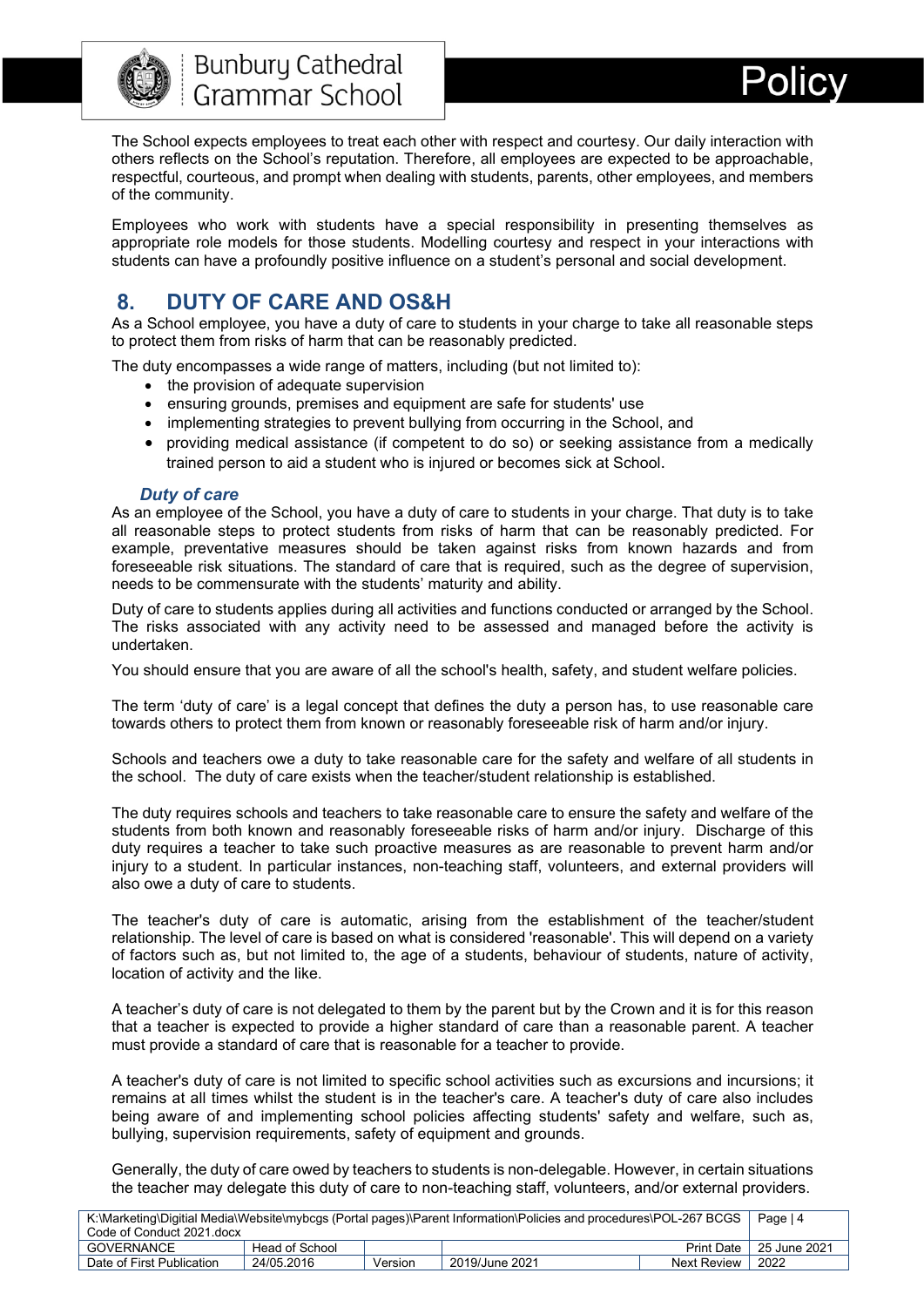

Generally, non-teaching staff, volunteers (e.g. parents) and/or external providers must take reasonable care to avoid doing things that could reasonably be foreseen as causing harm and/or injury to others (including students).

Non-teaching staff, volunteers and/or external providers are not generally personally responsible for students and do not have the same duty of personal care to students as do teachers.

However, in certain situations and under certain conditions teachers may delegate their duty of care to non-teaching staff, volunteers and/or external providers in which case they will then owe the same level of care to students as a teacher. It is important to note that in this circumstance, this delegation is not an abrogation of the teacher's duty of care.

#### *Occupational Safety and Health*

<span id="page-5-0"></span>You also have a responsibility under occupational safety and health legislation to take care of your own health and safety at work as well as that of others in the workplace. It is also your responsibility to ensure that your activities do not place your own safety at risk or that of your co-workers, students, or other persons that you may encounter at work.

Considerations of safety relates to both physical and psychological well-being of individuals.

You should ensure that you are aware of and comply with the School's Safety and Health policies.

#### <span id="page-5-1"></span>**9. MAINTAIN PROFESSIONAL RELATIONSHIPS BETWEEN EMPLOYEES AND STUDENTS**

Employees always need to treat students with courtesy and respect and provide an environment that encourages students to do the same.

As a School employee, you are expected to always behave in ways that promote the safety, welfare and well-being of children and young people. You must actively seek to prevent harm to children and young people, and to support those who have been harmed.

While not all employees are required to directly manage and supervise students, it is important for all School employees to understand and observe the [School's child protection policies.](https://www.det.nsw.edu.au/policiesinter/category/search.do;jsessionid=996b1e21bc27d844859b076404e91c6a52b3e8a22d7.e34Sa3ePc30Sbi0LbxuPax0KbxuSe0;jsessionid=996b1e21bc27d844859b076404e91c6a52b3e8a22d7.e34Sa3ePc30Sbi0LbxuPax0KbxuSe0?level=Schools&categories=Schools|Wellbeing|Child+protection)

The detection and prevention of grooming behaviour is a vital consequence of complying with this principle.

#### *Child Protection*

<span id="page-5-2"></span>Bunbury Cathedral Grammar School believes that students should know that they are valued as persons from the time they enter the School. This pastoral dimension should influence every aspect of the School's life and be especially evident in the quality of relationships between all members of the community. The School is committed to the care, safety and protection of all students enrolled at the School. The [definitions section](#page-11-2) of this policy contains the definitions of Child Abuse, Corporal punishment, Degrading punishment and Grooming.

The School has employees whose principal task is pastoral care. However, every member of our Teaching Staff shares the responsibility for the pastoral care of students and all staff have an important role in the identification and reporting of child abuse and the provision of support and assistance to children who have been abused. The detection and prevention of grooming behaviour is a vital consequence of complying with this principle.

The duty of care owed by staff members and the School to students does not apply only during school hours. It will exist for formal School activities after school hours and may also arise in less formal situations, out of hours and off school property, depending on the nature of risk or danger.

What must be done in any situation depends on all the circumstances of the case. Staff members are trained professionals, and the School and staff members may be expected to bring these special skills to their role as professional carers. Staff would be expected to use reasonable foresight in anticipating risks and dangers, which might arise.

| K:\Marketing\Digitial Media\Website\mybcgs (Portal pages)\Parent Information\Policies and procedures\POL-267 BCGS |                |         |                |              |      |
|-------------------------------------------------------------------------------------------------------------------|----------------|---------|----------------|--------------|------|
| Code of Conduct 2021 docx                                                                                         |                |         |                |              |      |
| GOVERNANCE                                                                                                        | Head of School |         |                | 25 June 2021 |      |
| Date of First Publication                                                                                         | 24/05.2016     | Version | 2019/June 2021 | Next Review  | 2022 |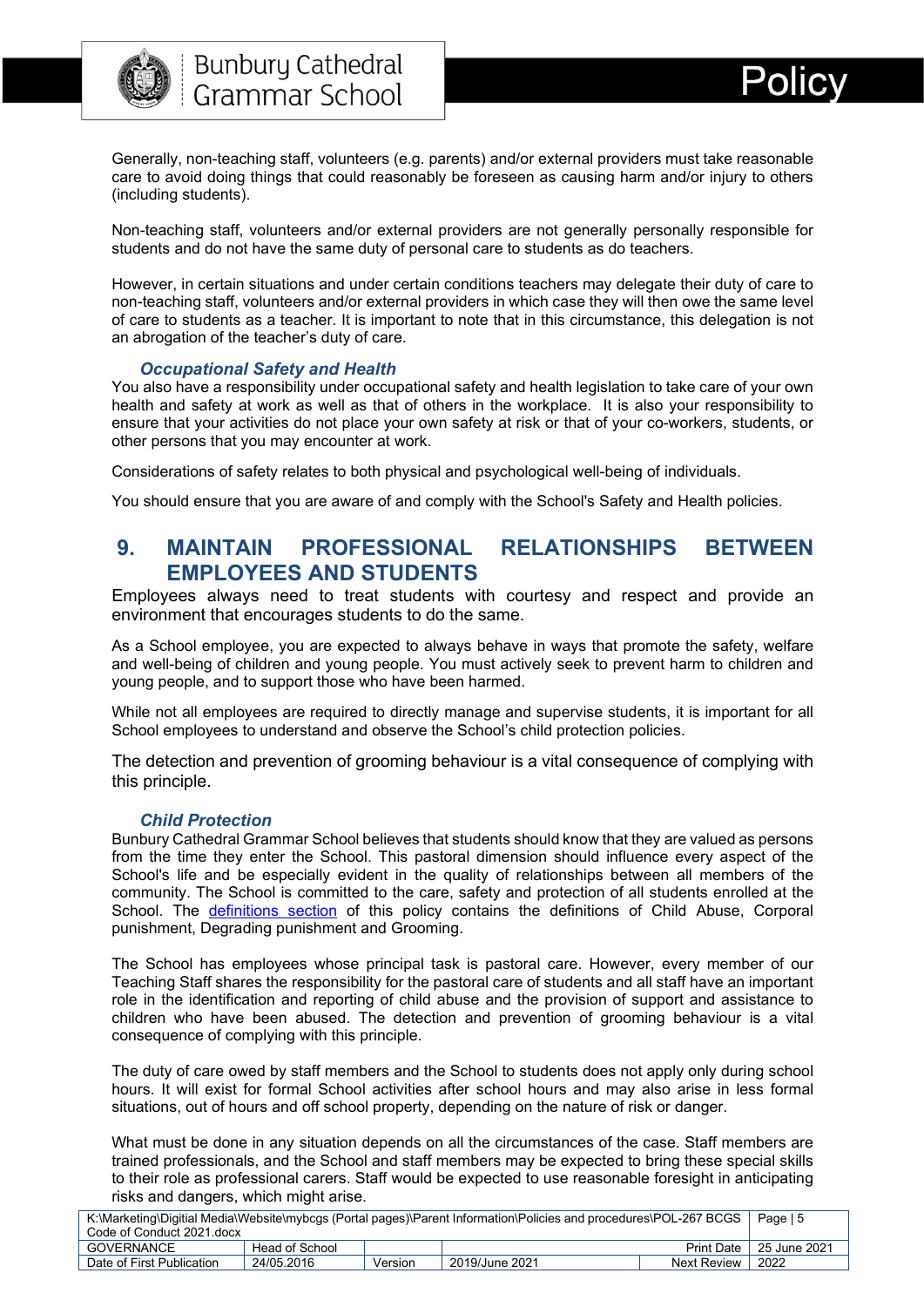

The School acknowledges the serious consequences of child abuse and neglect, both in the short term and in the long term and as such requires that all members of Staff be aware of and comply with the School's POL-245 Child Protection and Mandatory Reporting.

Staff who are not subject to mandatory reporting obligations are required to report all forms of abuse to the Head of School. This relates particularly to any concerns you may have about the appropriateness of the actions of any other employee, contractor, volunteer, as it pertains to children or young people. It is expected that staff, who form a belief that the boundaries or Code of Conduct have been breached, will inform the Head of School.

#### *Physical contact with students*

<span id="page-6-0"></span>In all situations, and in particular with regard to managing students' behaviour, the School explicitly forbids child abuse, corporal, and degrading punishment. Corporal punishment is, any punishment in which physical force is used and is intended to cause some degree of pain or discomfort, however light; typically involving hitting the child with the hand or with an implement or forcing a child to stay in an uncomfortable position. Degrading punishment is, any punishment which is incompatible with respect for human dignity, including corporal punishment and non-physical punishment which belittles, humiliates, denigrates, scapegoats, threatens, scares, or ridicules the student.

When physical contact with a student is a necessary part of the teaching/learning experience you must exercise caution to ensure that the contact is appropriate and acceptable. You should seek reassurance from the student by asking for a volunteer if it is necessary to demonstrate a particular activity.

Attention to the toileting needs of young children should be done with caution. It may be appropriate to have the door open. For students with a disability the management of toileting needs should be included in the student's individual management plan.

When congratulating a student, a handshake, pat on the shoulder or brief 'side-on' hug are acceptable if the student is comfortable with this action. Kissing of students is not acceptable.

Assessing a student who is injured or ill may necessitate touching the student. Always advise the student of what you intend doing and, if they are conscious, seek their consent.

Sometimes in ensuring duty of care you may be required to restrain a student from harming him or herself or others using reasonable force. Any such strategy must be in keeping with the School's behaviour management practices or individual student management plans. You should report and document any such incidents.

#### *Home Visits*

<span id="page-6-1"></span>As a rule, students are not to visit a staff member's home unless accompanied by one of their parents or guardians, or another adult approved by the student's parents and who would be approved by the School. The same principle applies to staff visiting a student's home. In any event, as a rule, the staff member should not be alone with a student or even groups of students, in their home, or one of the student's homes.

The School acknowledges that in a regional school community, such as Bunbury Cathedral Grammar School, staff may also be parents of students at the School and, as such, may have students visiting their homes as friends of their children. The Code provides a set of generalised principles designed to guide staff when making professional and personal decisions.

#### *Transport of Students*

<span id="page-6-2"></span>As a rule, students are not to be transported by staff in private cars.

This is in recognition of potentially compromising situations as well as possible insurance complications where an insurance company may view transporting students as changing the nature of the use of the car from private to business use and may deny any claim that may arise while a staff member is transporting students in their private vehicle.

| K:\Marketing\Digitial Media\Website\mybcgs (Portal pages)\Parent Information\Policies and procedures\POL-267 BCGS |                |         |                |             |                           |
|-------------------------------------------------------------------------------------------------------------------|----------------|---------|----------------|-------------|---------------------------|
| Code of Conduct 2021.docx                                                                                         |                |         |                |             |                           |
| <b>GOVERNANCE</b>                                                                                                 | Head of School |         |                |             | Print Date   25 June 2021 |
| Date of First Publication                                                                                         | 24/05.2016     | Version | 2019/June 2021 | Next Review | 2022                      |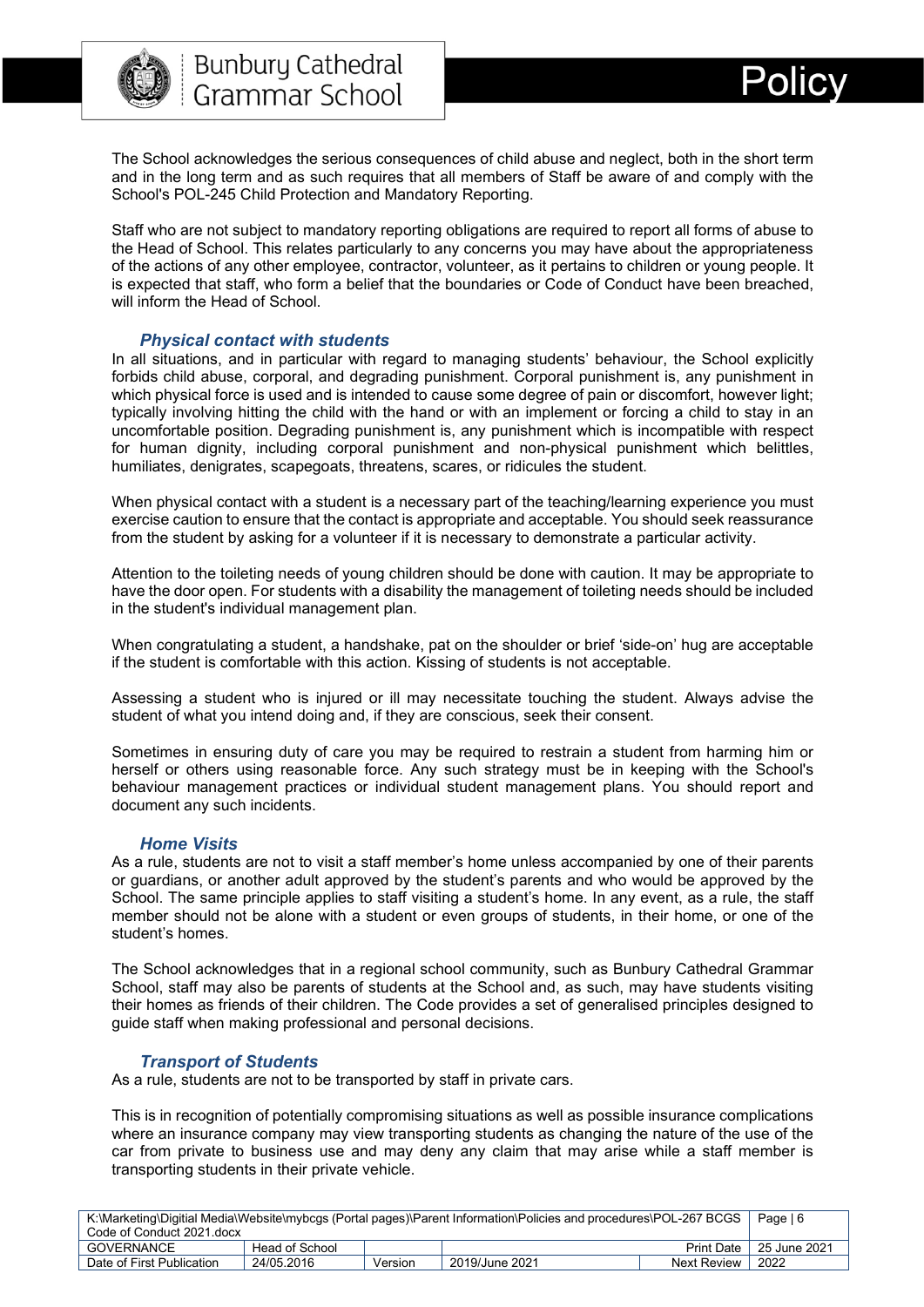

There will be circumstances in which this rule may be waived. Staff should exercise discretion in this matter and avoid situations that may be easily misconstrued. In general, teachers who will be using their cars to transport students should:

- Check with their insurance company first before the trip takes place.
- Obtain written authority or an SMS message from the student(s) parent or guardian.
- Encourage students, where practicable, to travel in the back seat of the staff member's vehicle.
- Send a message to their line manager advising that the student(s) was (were) conveyed without incident.

## <span id="page-7-0"></span>**10. APPROPRIATE USE OF ELECTRONIC COMMUNICATION & SOCIAL NETWORKING SITES**

The School provides electronic communication facilities for its students and employees for educational or administrative purposes. It may monitor and view data stored or transmitted using the School's facilities. All staff and students must abide by the School's appropriate use of technology policies. The fast and permanent nature of electronic communication requires staff to be particularly vigilant with their own communications and that of their students.

In general, staff must not use mobile phones to contact students, must not provide their personal mobile telephone number to students, and must not collect the mobile telephone numbers of students, unless expressly authorised by the Head of School, or their delegate, for a specific purpose and circumstance. For example, Students and Staff at Country Week or other excursions, Boarding operations, or the School Psychologist.

In general, staff must not send text messages to students using SMS or any other instant messaging system, unless exempt as described above.

Staff are expected:

- (a) To exercise good judgment when using electronic mail and other digital communication tools, following the principles of ethical behaviour;
- (b) To use appropriate and professional language in a communication, including digital communication;
- (c) To be aware that if an issue addressed in an email or digital communication becomes the subject of a legal dispute, then those communications would be discoverable: that is, the court and all parties to the dispute would be entitled to see them;
- (d) Not to send messages that are harassing, discriminatory, defamatory, threatening, abusive or obscene;
- (e) Not to invite students into your personal social networking site or accept an invitation to theirs, as web socialising with students using social media could easily be classified as 'conduct open to misinterpretation', given that it mirrors the grooming behaviour of paedophiles;
- (f) Not to use social networking sites to email or contact students;
- (g) Not to communicate with friends and colleagues about students and/or School business using social media as this would be considered highly inappropriate and a breach of the School's policies. If a staff member made negative comments about any aspect of the School (including students, staff, or parents) using social media it would be considered misconduct and School disciplinary procedures would apply;
- (h) To remember that transmission, storage, promotion or display of offensive, defamatory, or harassing material is strictly forbidden; and
- (i) To report any situation(s) where you become aware of the inappropriate use of electronic communication and social networking sites.

Staff are not to use the School's networks to view, upload, download or circulate any of the following materials:

- (a) sexually related or pornographic messages or material;
- (b) violent or hate-related messages or material;

| K:\Marketing\Digitial Media\Website\mybcgs (Portal pages)\Parent Information\Policies and procedures\POL-267 BCGS |                |         |                |              |              |
|-------------------------------------------------------------------------------------------------------------------|----------------|---------|----------------|--------------|--------------|
| Code of Conduct 2021 docx                                                                                         |                |         |                |              |              |
| <b>GOVERNANCE</b>                                                                                                 | Head of School |         |                | Print Date I | 25 June 2021 |
| Date of First Publication                                                                                         | 24/05.2016     | Version | 2019/June 2021 | Next Review  | 2022         |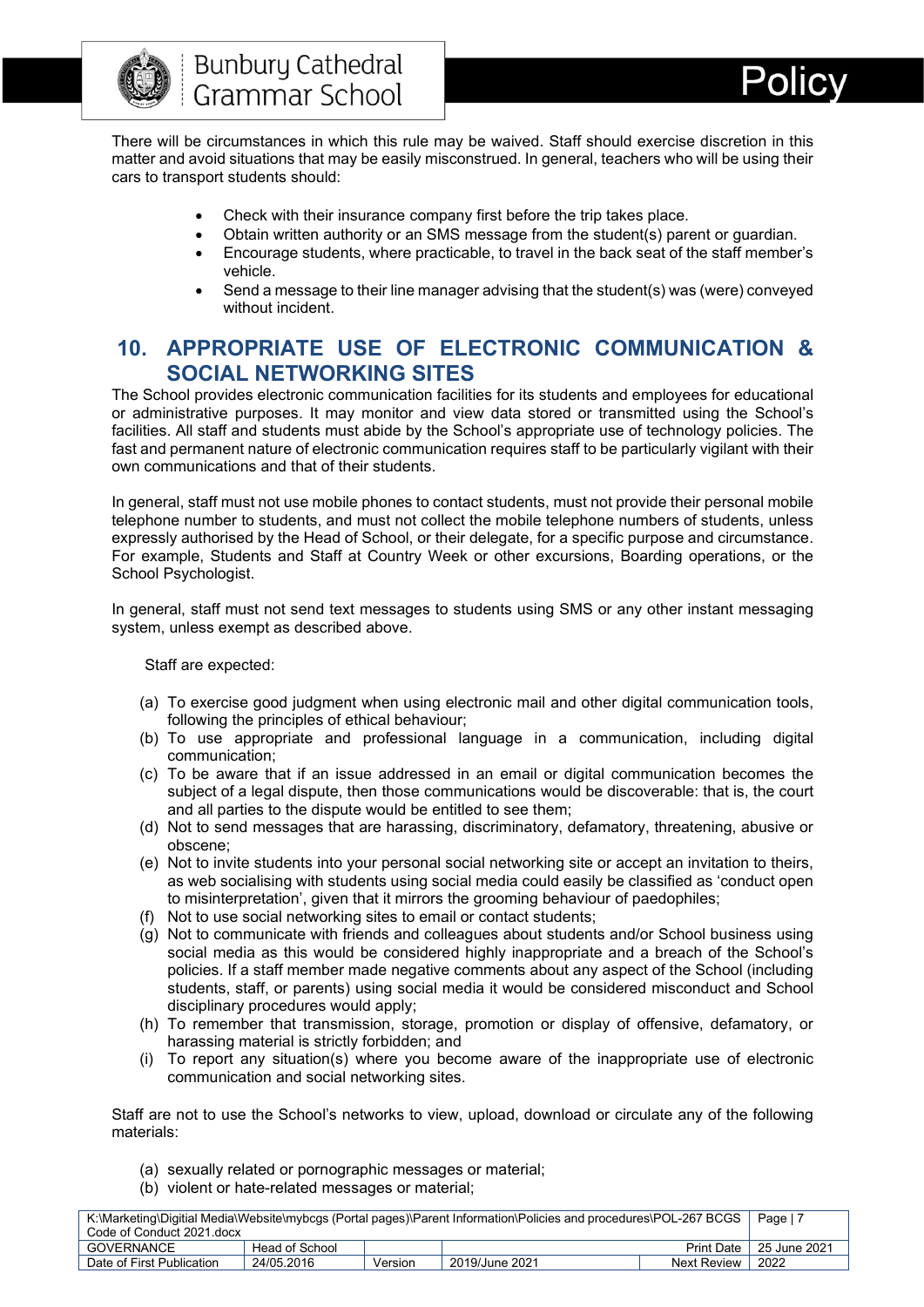



- (c) racist or other offensive messages aimed at a particular group or individual;
- (d) malicious, libellous, or slanderous messages or material; or
- (e) subversive or other messages or material related to illegal activities.

## <span id="page-8-0"></span>**11. USE OF ALCOHOL, DRUGS OR TOBACCO**

Occupational Safety and Health is of fundamental importance to the School. Maintaining a safe work environment requires everyone's continuous co-operation.

You are responsible for ensuring your capacity to perform your duties is not impaired using alcohol or drugs and that the use of such substances does not put at risk you or any other person's health and safety.

The use of illegal substances on the School property is strictly forbidden.

The School is a smoke-free environment, inclusive of e-cigarettes. There is no location on the campus that smoking is permitted.

## <span id="page-8-1"></span>**12. IDENTIFYING AND MANAGING CONFLICTS OF INTEREST**

Personal interests have the potential to influence a person's capacity to perform their duties impartially and in turn compromise their integrity and that of the School.

A conflict of interest can involve:

- (a) pecuniary interests i.e. financial gain or loss or other material benefits;
- (b) non-pecuniary interests i.e. favours, personal relationships and associations.

Conflict of interest also include:

- (a) the interests of members of your immediate family or relatives (where these interests are known);
- (b) the interests of your own, business partners or associates, or those of your workplace; or
- (c) the interests of your friends.

## <span id="page-8-2"></span>**13. DECLARING GIFTS, BENEFITS OR BRIBES**

As an employee, you may be offered a gift or benefit as an act of gratitude. There are some circumstances when to refuse a gift would be perceived as rude, insulting, or hurtful. You are expected to exercise sound judgement when deciding whether to accept a gift or benefit.

Accepting gifts and other benefits has the potential to compromise your position by creating a sense of obligation and undermining your impartiality. It may also affect the reputation of the School and its staff. You must not create the impression that any person or organisation is influencing the School or the decisions or actions of any of its employees.

If you accept a gift or benefit, this must be declared to the Head of School or Chief Financial **Officer** 

### <span id="page-8-3"></span>**14. COMMUNICATION AND PROTECTING CONFIDENTIAL INFORMATION**

School employees must maintain the confidentiality of School information. You should be mindful of confidentiality when in discussions with parents, staff, family members and others.

You cannot always give a guarantee of confidentiality especially if the matter under discussion is related to mandatory reporting.

School employees should be aware that there are strong legal requirements around the collection, release, and protection of privacy of information.

Before asking for information or disclosing information staff need to assure themselves that they are acting in a legal manner. If unsure you should discuss the matter with your line manager.

| K:\Marketing\Digitial Media\Website\mybcgs (Portal pages)\Parent Information\Policies and procedures\POL-267 BCGS |                |         |                |                           |      |
|-------------------------------------------------------------------------------------------------------------------|----------------|---------|----------------|---------------------------|------|
| Code of Conduct 2021 docx                                                                                         |                |         |                |                           |      |
| GOVERNANCE                                                                                                        | Head of School |         |                | Print Date   25 June 2021 |      |
| Date of First Publication                                                                                         | 24/05.2016     | Version | 2019/June 2021 | Next Review               | 2022 |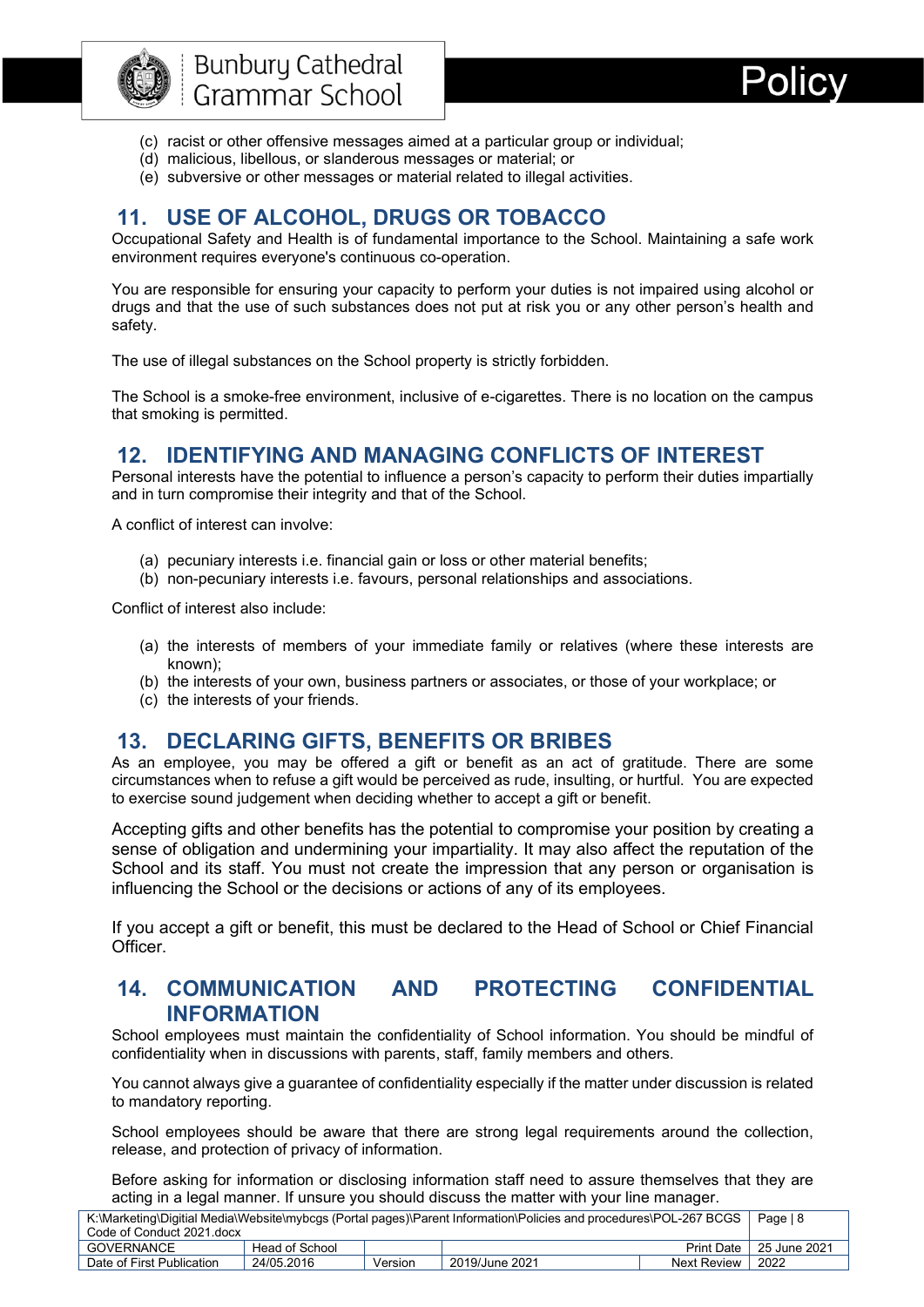



#### <span id="page-9-0"></span>*Privacy*

The Privacy Act 1988 (Privacy Act) regulates the collection, use, disclosure, storage, and amendment of personal information.

The Australian Privacy Principles (APPs) are legally binding principles, which are the cornerstone of the privacy protection framework in the Privacy Act. The APPs set out standards, rights, and obligations in relation to handling, holding, accessing, and correcting personal information. They apply to most Australian Government (and Norfolk Island Government) agencies and some private sector organisations, of which the School is one.

The Privacy Act accordingly imposes an obligation on the School to take such steps as are reasonable in the circumstances to protect the personal information held from misuse, interference, and loss and from unauthorised access, modification, or disclosure.

#### *Confidential information*

<span id="page-9-1"></span>The School acknowledges that to maintain trust and respect the dignity of all its members, a clear policy for the management of information revealed about students and families of students, staff, and the School must be observed.

All staff must respect the ethic of confidentiality and develop an awareness of the potential negative impact of value judgments. Once information of a confidential nature is shared, there is a loss of control of that information. When confidentiality is breached or value judgments are made and communicated to others the worth and dignity of the individual concerned may be diminished.

All members of Staff are required to comply with the established lines of communication with parents in the School.

- (a) You should be mindful of confidentiality when in discussions with parents. You cannot provide a guarantee of confidentiality if the matter under discussion requires mandatory reporting.
- (b) You should not disclose personal information about another staff member to students or parents or discuss their work performance, except if authorised by the Head of School in the context of grievance resolution.
- (c) All matters discussed in staff meetings, staff memos and emails are to be treated confidentially and not discussed with students, members of the School community (professional judgement used if discussion is required as role of employment at the School), or the public.
- (d) The media should not be given access to students or allowed entry to the School without the express permission of the Head of School. You should not make any comments to the media about the School, students, or parents without the express permission of the Head of School.
- (e) As a School employee, you must only use confidential information for the work-related purpose it was intended.
- (f) Unless authorised to do so by legislation, you must not disclose or use any confidential information without the express permission of the Head of School. This refers to information that you gain in the course of your employment by the School. You will be privy to confidential or sensitive information, and the Privacy Act imposes restrictions on the disclosure of confidential information. Personal confidential data may only be used for the express purpose for which it was collected.
- (g) You must make sure that confidential information, in any form, cannot be accessed by unauthorised people.

#### *Sensitive & Personal Information*

<span id="page-9-2"></span>In referring to 'sensitive information', the School means information relating to a person's racial or ethnic origin, political opinions, religion, trade union or other professional or trade association membership, sexual preferences or criminal record. Sensitive information extends to include personal information and health information about an individual.

Sensitive information will only be used and disclosed for the purpose for which it was provided or a directly related secondary purpose, unless the individual agrees otherwise, or the use or disclosure of the sensitive information is allowed by law.

| K:\Marketing\Digitial Media\Website\mybcgs (Portal pages)\Parent Information\Policies and procedures\POL-267 BCGS |                |         |                |              |              |
|-------------------------------------------------------------------------------------------------------------------|----------------|---------|----------------|--------------|--------------|
| Code of Conduct 2021 docx                                                                                         |                |         |                |              |              |
| GOVERNANCE                                                                                                        | Head of School |         |                | Print Date I | 25 June 2021 |
| Date of First Publication                                                                                         | 24/05.2016     | Version | 2019/June 2021 | Next Review  | 2022         |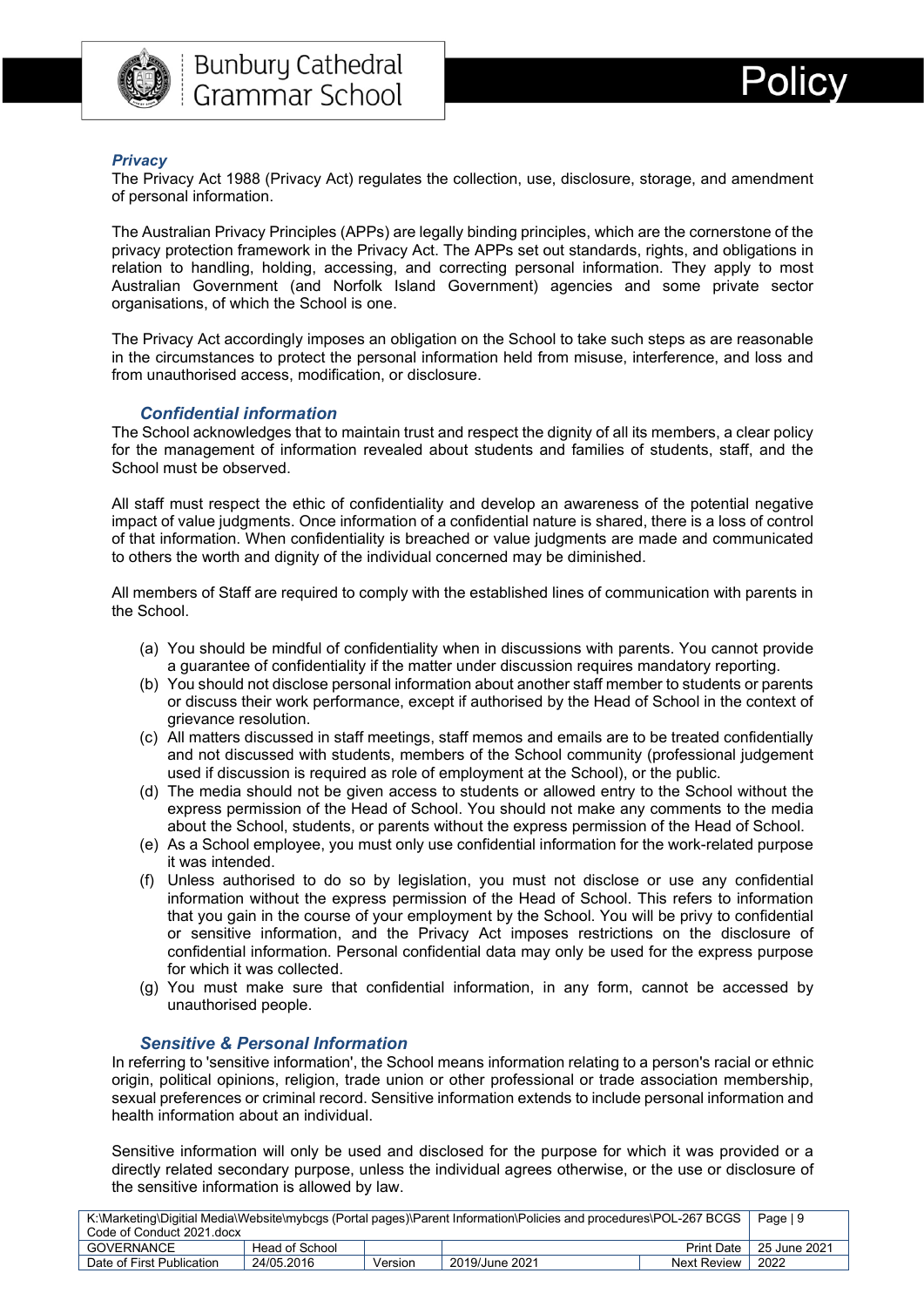

Sensitive and personal information should only be provided to people, either within or outside the School, who are authorised to have access to it.

You should always exercise caution and sound judgment in discussing the personal information of students, parents, staff, and other people with other School employees. Normally information should be limited to those who need to know to conduct their duties, or to those who can assist in carrying out the School's work because of their expertise.

## <span id="page-10-0"></span>**15. RECORD KEEPING**

All employees have a responsibility:

- (a) to create and securely maintain full, accurate and honest records of their activities, decisions, appropriate school-based interactions, and other relevant transactions;
- (b) to upload or store records in the School's record systems, as required; and
- (c) to not deliberately access School information to which they are not authorised to do so.

All written records should be completely accurate and objective. It is important that their authors realise they may be used for legal purposes and refrain from including opinion or personal value judgments unless made in a professional and objective capacity.

Teachers have obligations under the various assessment policies to maintain documentation and distribute information. For example, Marks book and the recording of IEPs. This section of the code extends this obligation to include retention of correspondence. For example, emails between teacher and parent around academic/pastoral issues.

All employees have a responsibility:

- (a) to create and maintain accurate and honest records of their activities, decisions, and other business transactions;
- (b) to capture or store records in the School's record systems (email system, physical student file, Synergetic and SEQTA);
- (c) not to destroy or remove records without appropriate authority and in accordance with the published document retentions schedules; and
- (d) to maintain the confidentiality of all official information and documents which are not publicly available, or which have not been published.

Employees responsible for assessing and recording marks for students' work must do so accurately, fairly and in a manner that is consistent with relevant policy and the requirements of the School.

## <span id="page-10-1"></span>**16. COPYRIGHT AND INTELLECTUAL PROPERTY**

When creating material, you need to ensure the intellectual property rights of others are not infringed and information is recorded about any third-party copyright/other rights included in materials.

If you develop material that relates to your employment with the school, the copyright in that material will belong to the School. This may apply even if the material was developed in your own time or at home.

Advice and permission relating to sharing or licensing the School's intellectual property and/or copyright material should be sought from the Head of School.

#### <span id="page-10-2"></span>**17. WHAT HAPPENS IF I BREACH THE CODE OF CONDUCT?**

All alleged breaches of the Staff Code of Conduct will be subject to scrutiny and if substantiated the person may be warned, suspended, or have their employment terminated. If the breach involves is suspected to have involved grooming behaviour, the school is obliged to report this to the Director General of the Department of Education as a reportable incident. Please further information about this in dot points below. Any potentially illegal activity will be reported to the Police and appropriate actions will be taken by senior management.

| K:\Marketing\Digitial Media\Website\mybcgs (Portal pages)\Parent Information\Policies and procedures\POL-267 BCGS |                |         |                |             |                           |
|-------------------------------------------------------------------------------------------------------------------|----------------|---------|----------------|-------------|---------------------------|
| Code of Conduct 2021.docx                                                                                         |                |         |                |             |                           |
| GOVERNANCE                                                                                                        | Head of School |         |                |             | Print Date   25 June 2021 |
| Date of First Publication                                                                                         | 24/05.2016     | Version | 2019/June 2021 | Next Review | 2022                      |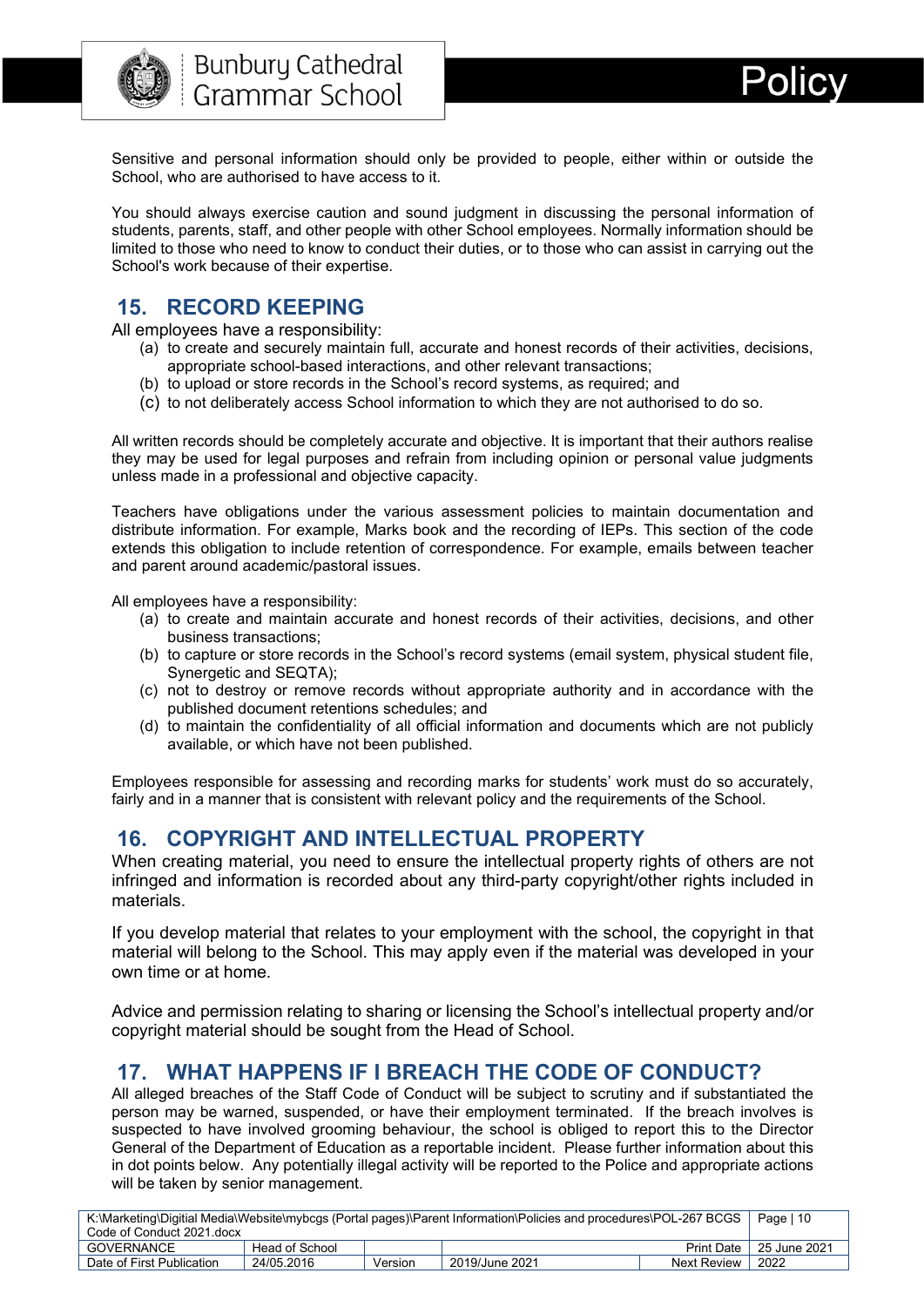

The consequences of inappropriate behaviour and breaches of this Code will depend on the nature of the breach.

Employees are required to report all objectively observable behaviour, that is not permitted by the Code, other than those subject to mandatory reporting obligations, to the Head of School, Chief Financial Officer, Chair of Board or another leader or manager in Bunbury Cathedral Grammar School.

Note, if the prohibited behaviour is by the Head of School, then it should be reported to the Chair of the Board of Governors.

Factors the school may consider when deciding what action to take may include:

- (a) the seriousness of the breach;
- (b) the likelihood of the breach occurring again;
- (c) whether the employee has committed the breach more than once;
- (d) the risk the breach poses to employees, students, or any others; and whether the breach would be serious enough to warrant formal disciplinary action.

Actions that may be taken by the school in respect of a breach of the Code include management or remedial action, training or disciplinary action ranging from a warning to termination of employment. The school reserves the right to determine in its entirety the response to any breach of this Code. However, please note that circumstances where a formal warning is issued to a staff member or their employment is ceased, as a result of a breach that is suspected to have involved grooming behaviour, the matter is required to be notified to the Director General of the Department of Education, as a reportable incident.

Section 42 of the *Teacher Registration Act 2012* outlines the circumstances under which registered teachers are to be reported to the Teacher Registration Board of WA (TRBWA). Circumstances where a formal warning is issued to a teacher or their employment is ceased, as a result of a breach of the Code of Conduct that is suspected to have involved grooming behaviour, fits within the requirements of s.42, as well as being a reportable incident to the Director General of the Department of Education.

## <span id="page-11-0"></span>**18. WHAT DO I DO IF I SEE SOMEONE BREACH THE CODE OF CONDUCT?**

- (a) Act to prioritise the best interests of children.
- (b) Take actions promptly to ensure that children are safe.
- (c) Promptly report any concerns to the Head of School, Chief Financial Officer, Chair of Board or another leader or manager in the School.
- (d) Follow the School's policies and procedures for receiving and responding to complaints and concerns, reports and/or allegations.
- (e) Comply with any relevant legislative or legal requirements on reporting, and the School's policy and procedure on internal and external reporting.

#### *Protection against adverse consequences*

<span id="page-11-1"></span>Bunbury Cathedral Grammar School will not tolerate victimisation or other adverse consequences that are directed towards any person who makes such reports in good faith.

#### <span id="page-11-2"></span>**19. DEFINITIONS**

#### *Child abuse*

<span id="page-11-3"></span>Four forms of child abuse are covered by WA law and are defined by the Department of Communities:

- (1) Physical abuse occurs when a child is severely and/or persistently hurt or injured by an adult or caregiver.
- (2) Sexual abuse occurs when a child is exposed to, or involved in, sexual activity that is inappropriate to the child's age and developmental level, and includes sexual behaviour in circumstances where:
	- (a) the child is the subject of bribery, coercion, a threat, exploitation, or violence;
	- (b) the child has less power than another person involved in the behaviour; or

| K:\Marketing\Digitial Media\Website\mybcgs (Portal pages)\Parent Information\Policies and procedures\POL-267 BCGS   Page   11 |                |         |                |                             |      |
|-------------------------------------------------------------------------------------------------------------------------------|----------------|---------|----------------|-----------------------------|------|
| Code of Conduct 2021 docx                                                                                                     |                |         |                |                             |      |
| GOVERNANCE                                                                                                                    | Head of School |         |                | Print Date   $25$ June 2021 |      |
| Date of First Publication                                                                                                     | 24/05.2016     | Version | 2019/June 2021 | Next Review                 | 2022 |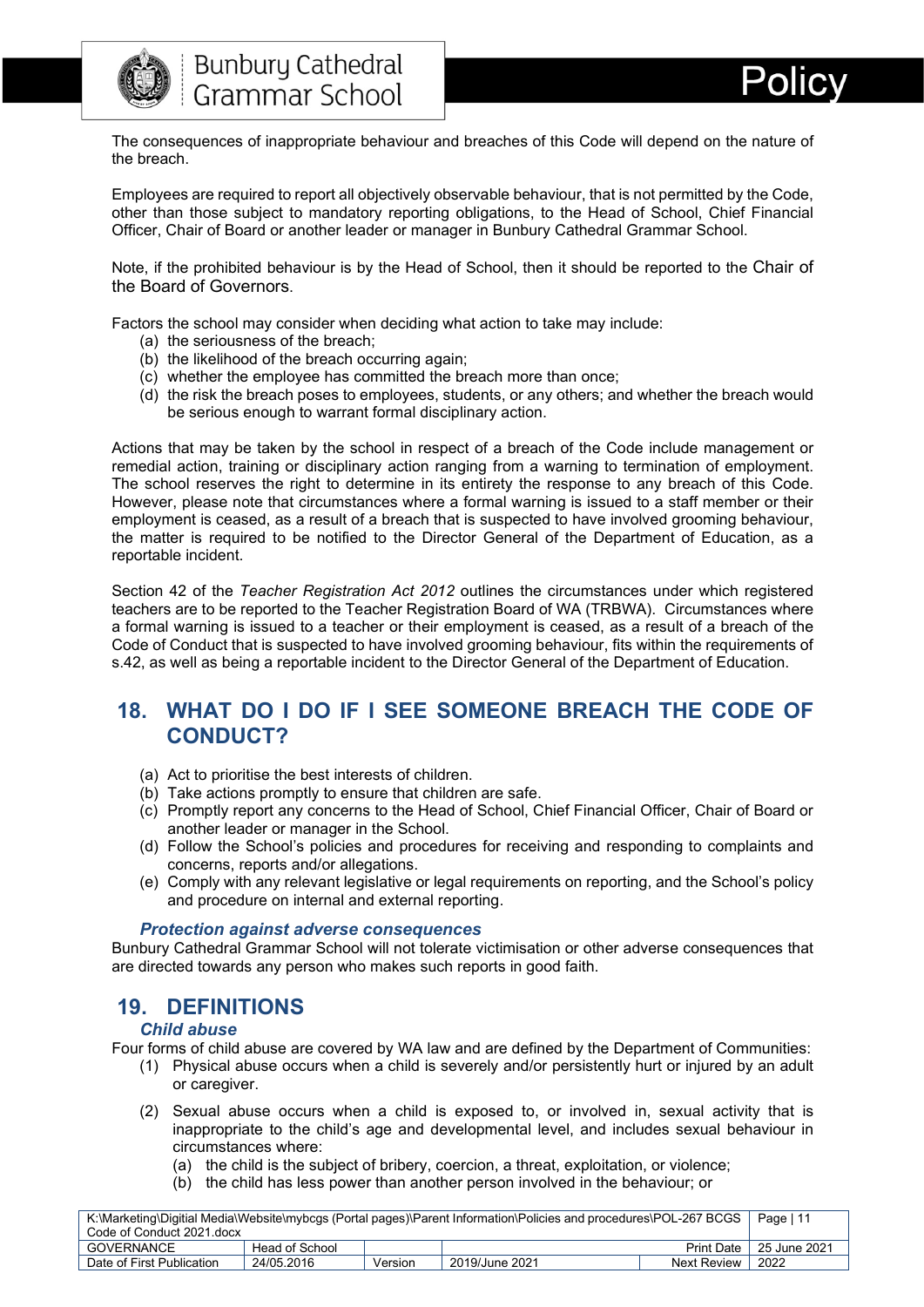

- 
- (c) there is a significant disparity in the developmental function or maturity of the child and another person involved in the behaviour.
- (3) Emotional abuse includes:
	- (a) psychological abuse; and
	- (b) being exposed to an act of family and domestic violence.
- (4) Neglect is when children do not receive adequate food or shelter, medical treatment, supervision, care, or nurturance to such an extent that their development is damaged, or they are injured. Neglect may be acute, episodic, or chronic.

#### *Corporal punishment*

<span id="page-12-0"></span>Any punishment in which physical force is used and intended to cause some degree of pain or discomfort, however light; typically involving hitting the child with the hand or with an implement; can also include, for example, forcing the child to stay in an uncomfortable position. It does not include the use of reasonable physical restraint to protect the child or others from harm. *[UN Committee on the Rights of the Child, General Comment No. 8 (2006)].*

#### *Degrading punishment*

<span id="page-12-1"></span>Any punishment which is incompatible with respect for human dignity, including corporal punishment and non-physical punishment which belittles, humiliates, denigrates, scapegoats, threatens, scares, or ridicules the child *[UN Committee on the Rights of the Child, General Comment No. 8 (2006)].*

#### *Grooming*

<span id="page-12-2"></span>The use of a variety of manipulative and controlling techniques with a vulnerable subject to establish trust or normalise sexually harmful behaviour with the overall aim of facilitating exploitation and/or avoiding exposure. Please refer to the school's (insert relevant policy name here) for information on recognising grooming behaviour.

| K:\Marketing\Digitial Media\Website\mybcgs (Portal pages)\Parent Information\Policies and procedures\POL-267 BCGS |                |         |                | Page   12   |                           |
|-------------------------------------------------------------------------------------------------------------------|----------------|---------|----------------|-------------|---------------------------|
| Code of Conduct 2021 docx                                                                                         |                |         |                |             |                           |
| GOVERNANCE                                                                                                        | Head of School |         |                |             | Print Date   25 June 2021 |
| Date of First Publication                                                                                         | 24/05.2016     | Version | 2019/June 2021 | Next Review | 2022                      |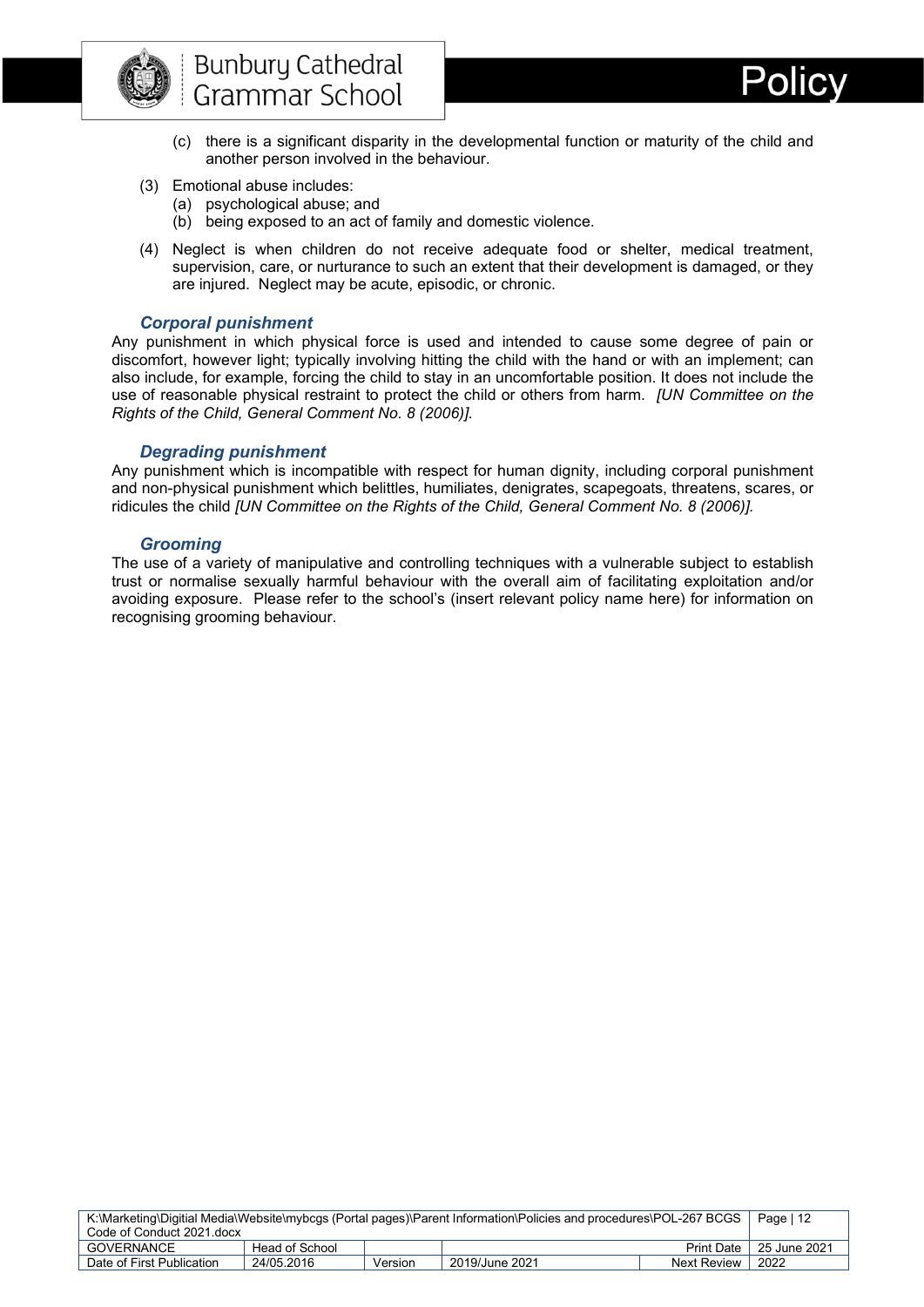



## <span id="page-13-0"></span>**20. APPENDIX A - Related Documents Policy Listing**

|            |                          |     | POLICY LISTING ALPHABETICAL                                      |
|------------|--------------------------|-----|------------------------------------------------------------------|
| <b>POL</b> | $\overline{a}$           | 001 | Bullying Prevention (Includes Cyber-Bullying)                    |
| <b>POL</b> | $\blacksquare$           | 245 | Child Protection and Mandatory Reporting                         |
| <b>POL</b> | $\overline{\phantom{a}}$ | 083 | Communication with Students Outside of Usual School Contact Time |
| <b>POL</b> | $\blacksquare$           | 253 | <b>Complaints [Students &amp; Parents]</b>                       |
| <b>POL</b> | $\overline{\phantom{a}}$ | 229 | Confidentiality                                                  |
| <b>POL</b> | $\frac{1}{2}$            | 011 | <b>Confiscation &amp; Searches</b>                               |
| <b>POL</b> | $\overline{\phantom{a}}$ | 006 | Copyright                                                        |
| <b>POL</b> | $\blacksquare$           | 041 | Discrimination and Harassment [Staff]                            |
| <b>POL</b> | $\overline{\phantom{a}}$ | 016 | Duty of Care                                                     |
| <b>POL</b> | $\blacksquare$           | 103 | Excursions, Incursions, Camps & Tours                            |
| <b>POL</b> | $\frac{1}{2}$            | 074 | <b>Equal Opportunity [Staff]</b>                                 |
| <b>POL</b> | $\blacksquare$           | 063 | IT Usage (Connect Programme) [Applicable to Students]            |
| <b>POL</b> | $\blacksquare$           | 008 | <b>Medical Policy</b>                                            |
| <b>POL</b> | $\blacksquare$           | 042 | <b>OHS Policy</b>                                                |
| <b>POL</b> |                          | 227 | Privacy Policy & Standard Collection Notice                      |
| <b>POL</b> | $\blacksquare$           | 082 | Records Retention & Disposal Schedule                            |
| <b>POL</b> | $\overline{\phantom{a}}$ | 280 | Remote Learning Code of Conduct [Students and Staff]             |
| <b>POL</b> | $\blacksquare$           | 231 | Retention of Correspondence and Email                            |
| <b>POL</b> | $\blacksquare$           | 098 | Safe use of social media by staff                                |
| <b>POL</b> | ÷,                       | 270 | School Buses and Vehicles (Use and Responsibilities)             |
| <b>POL</b> | $\overline{\phantom{a}}$ | 051 | Student Interviews and One-On-One Situations                     |
| <b>POL</b> | $\blacksquare$           | 054 | Teaching staff dress standard                                    |
| <b>POL</b> | $\blacksquare$           | 084 | <b>Tutoring of Students</b>                                      |
| <b>POL</b> | $\blacksquare$           | 250 | Use of Electronic Facilities [Applicable to Staff]               |
| <b>POL</b> | $\blacksquare$           | 053 | <b>Visitors</b>                                                  |
| <b>POL</b> | $\blacksquare$           | 048 | Volunteers                                                       |
| <b>POL</b> |                          | 276 | <b>Whistleblower Policy</b>                                      |
|            |                          |     | $\begin{array}{c} \hline \end{array}$                            |

#### **DOCUMENT LISTING ALPHABETICAL**

Staff Manual

**Staff Handbook "The Goldbook"**

| K:\Marketing\Digitial Media\Website\mybcgs (Portal pages)\Parent Information\Policies and procedures\POL-267 BCGS |                |  |  | Page $\vert$ 13 |                           |
|-------------------------------------------------------------------------------------------------------------------|----------------|--|--|-----------------|---------------------------|
| Code of Conduct 2021.docx                                                                                         |                |  |  |                 |                           |
| GOVERNANCE                                                                                                        | Head of School |  |  |                 | Print Date   25 June 2021 |
| 2022<br>24/05.2016<br>2019/June 2021<br>Date of First Publication<br>Next Review<br>Version                       |                |  |  |                 |                           |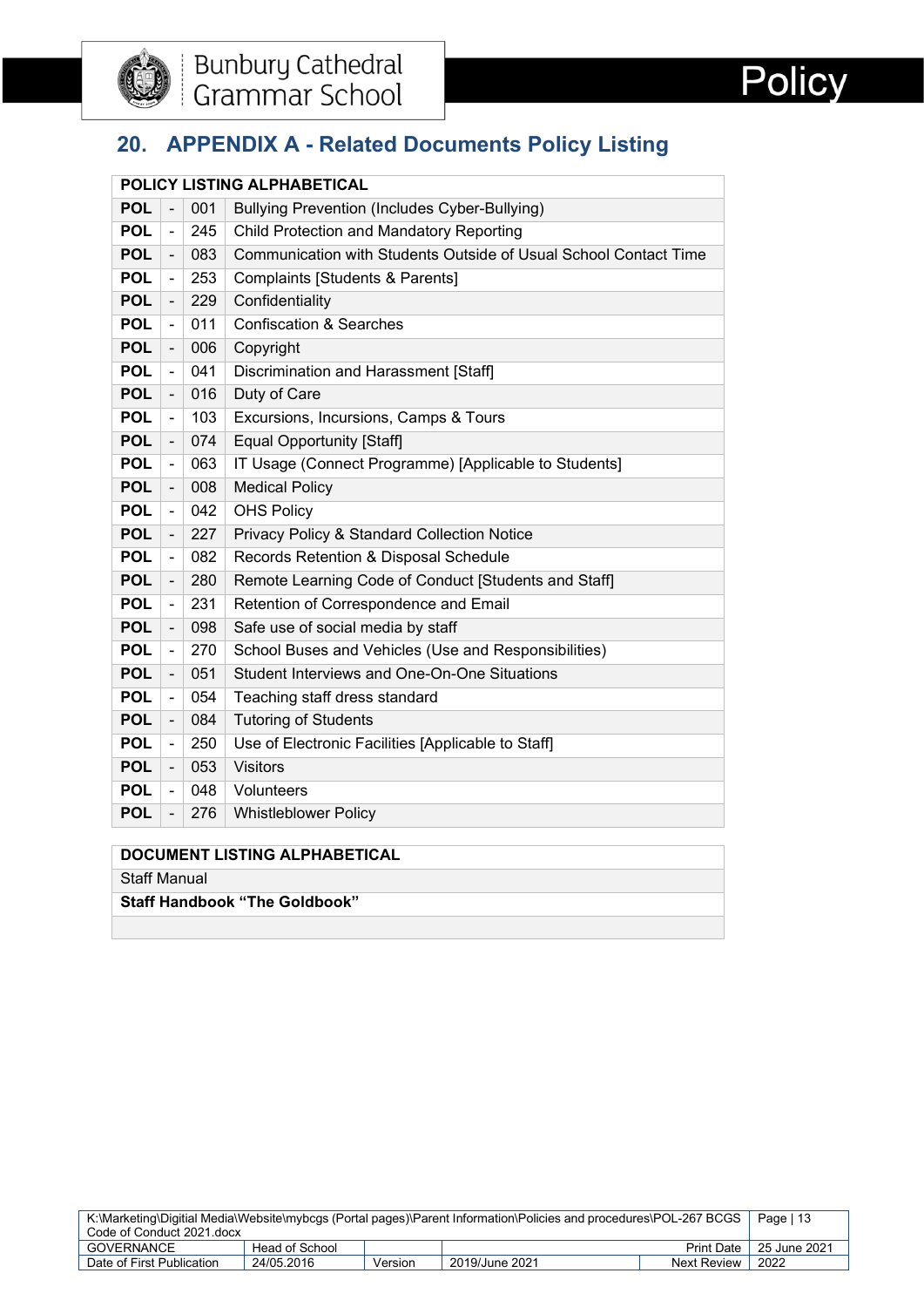

## <span id="page-14-0"></span>**21. APPENDIX B - National Principles for Child Safe Organisations**

# National Principles for Child Safe Organisations

- 1. Child safety and wellbeing is embedded in organisational leadership, governance, and culture.
- 2. Children and young people are informed about their rights, participate in decisions affecting them and are taken seriously.
- 3. Families and communities are informed and involved in promoting child safety and wellbeing.
- 4. Equity is upheld and diverse needs respected in policy and practice.
- 5. People working with children and young people are suitable and supported to reflect child safety and wellbeing values in practice.
- 6. Processes to respond to complaints and concerns are child focused.
- 7. Staff and volunteers are equipped with the knowledge, skills, and awareness to keep children and young people safe through ongoing education and training.
- 8. Physical and online environments promote safety and wellbeing while minimising the opportunity for children and young people to be harmed.
- 9. Implementation of the national child safe principles is regularly reviewed and improved.
- 10. Policies and procedures document how the organisation is safe for children and young people.

The principles in full are available at:

<https://childsafe.humanrights.gov.au/national-principles/download-national-principles>

| K:\Marketing\Digitial Media\Website\mybcgs (Portal pages)\Parent Information\Policies and procedures\POL-267 BCGS |                |         |                | Page   14    |              |
|-------------------------------------------------------------------------------------------------------------------|----------------|---------|----------------|--------------|--------------|
| Code of Conduct 2021.docx                                                                                         |                |         |                |              |              |
| GOVERNANCE                                                                                                        | Head of School |         |                | Print Date I | 25 June 2021 |
| Date of First Publication                                                                                         | 24/05.2016     | Version | 2019/June 2021 | Next Review  | 2022         |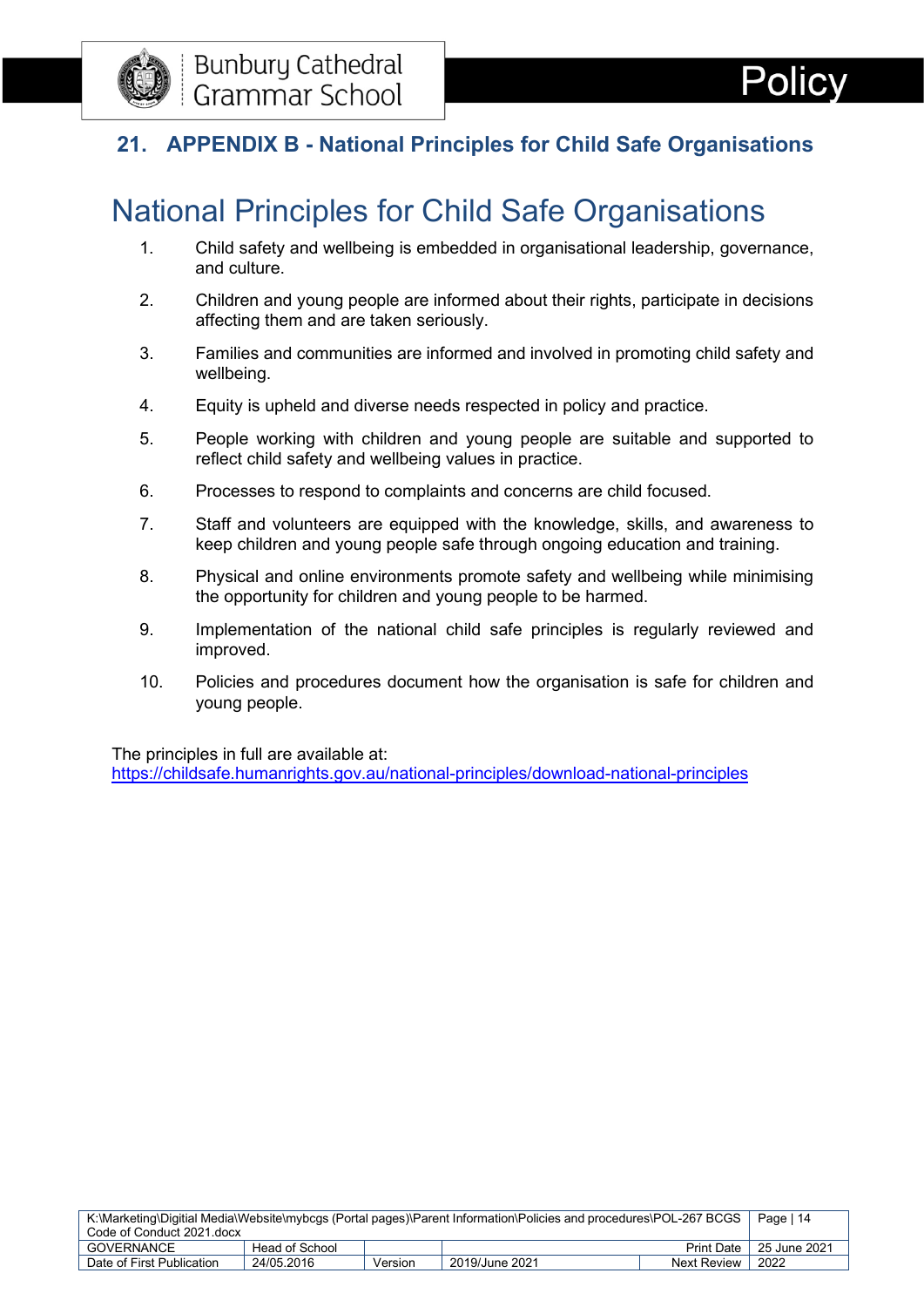

## <span id="page-15-0"></span>**22. APPENDIX C - Child Safe Code of Conduct Declaration**

*All paid and unpaid staff, including volunteers, interns, or trainees of Bunbury Cathedral Grammar School (the School) are responsible for the safety and wellbeing of children and young people who engage with the School. All paid and unpaid staff are expected to act in accordance with this Code of Conduct in their physical and online interactions with children and young people under the age of 18 years.*

| I will:     | Act in accordance with the School's child safety and wellbeing policies and procedures at all<br>$\bullet$<br>times.                                                                                                                                |
|-------------|-----------------------------------------------------------------------------------------------------------------------------------------------------------------------------------------------------------------------------------------------------|
|             | Behave respectfully, courteously, and ethically towards children and their families and towards<br>$\bullet$                                                                                                                                        |
|             | other staff.<br>Listen and respond to the views and concerns of children, particularly if they communicate<br>$\bullet$                                                                                                                             |
|             | (verbally or non-verbally) that they do not feel safe or well.                                                                                                                                                                                      |
|             | Promote the human rights, safety, and wellbeing of all children in the School.<br>$\bullet$                                                                                                                                                         |
|             | Demonstrate appropriate personal and professional boundaries.<br>$\bullet$                                                                                                                                                                          |
|             | Consider and respect the diverse backgrounds and needs of children.<br>$\bullet$                                                                                                                                                                    |
|             | Create an environment that promotes and enables children's participation and is welcoming,<br>$\bullet$<br>culturally safe and inclusive for all children and their families.                                                                       |
|             | Involve children in making decisions about activities, policies and processes that concern them<br>$\bullet$                                                                                                                                        |
|             | wherever possible.                                                                                                                                                                                                                                  |
|             | Contribute, where appropriate, to the School's policies, discussions, learning and reviews about<br>$\bullet$<br>child safety and wellbeing.                                                                                                        |
|             | Identify and mitigate risks to children's safety and wellbeing as required by the School's risk<br>$\bullet$                                                                                                                                        |
|             | assessment and management policy or process.                                                                                                                                                                                                        |
|             | Respond to any concerns or complaints of child harm or abuse promptly and in line with the<br>$\bullet$                                                                                                                                             |
|             | School's policy and procedure for receiving and responding to complaints.                                                                                                                                                                           |
|             | Report all suspected or disclosed child harm or abuse as required by relevant legislation or legal<br>$\bullet$<br>processes, and by the School's policy and procedure on internal and external reporting.                                          |
|             | Comply with the School's protocols on communicating with children.<br>$\bullet$                                                                                                                                                                     |
|             | Comply with any relevant legislation or legal processes, and the School's policies and procedures<br>$\bullet$                                                                                                                                      |
|             | on record keeping and information sharing.                                                                                                                                                                                                          |
| I will not: |                                                                                                                                                                                                                                                     |
|             | Engage in any unlawful activity with or in relation to a child.                                                                                                                                                                                     |
|             | Engage in any activity that is likely to harm a child physically, sexually, or emotionally.<br>$\bullet$                                                                                                                                            |
|             | Unlawfully discriminate against any child or their family members.<br>$\bullet$                                                                                                                                                                     |
|             | Be alone with a child unnecessarily.                                                                                                                                                                                                                |
|             | Arrange personal contact, including online contact, with children I am working with for a purpose<br>unrelated to the School's activities.                                                                                                          |
|             | Disclose personal or sensitive information about a child, including images of a child, unless the<br>$\bullet$<br>child and their parent or legal guardian consent or unless I am required to do so by School policy<br>and procedure on reporting. |
|             | Use inappropriate language in the presence of children, or show, or provide children with access<br>$\bullet$<br>to inappropriate images or material.                                                                                               |
|             | Work with children while under the influence of alcohol or prohibited drugs.                                                                                                                                                                        |
|             |                                                                                                                                                                                                                                                     |

| K:\Marketing\Digitial Media\Website\mybcgs (Portal pages)\Parent Information\Policies and procedures\POL-267 BCGS |                |         |                                       | Page   15 |                             |  |
|-------------------------------------------------------------------------------------------------------------------|----------------|---------|---------------------------------------|-----------|-----------------------------|--|
| Code of Conduct 2021 docx                                                                                         |                |         |                                       |           |                             |  |
| GOVERNANCE                                                                                                        | Head of School |         |                                       |           | Print Date   $25$ June 2021 |  |
| Date of First Publication                                                                                         | 24/05.2016     | Version | 2022<br>2019/June 2021<br>Next Review |           |                             |  |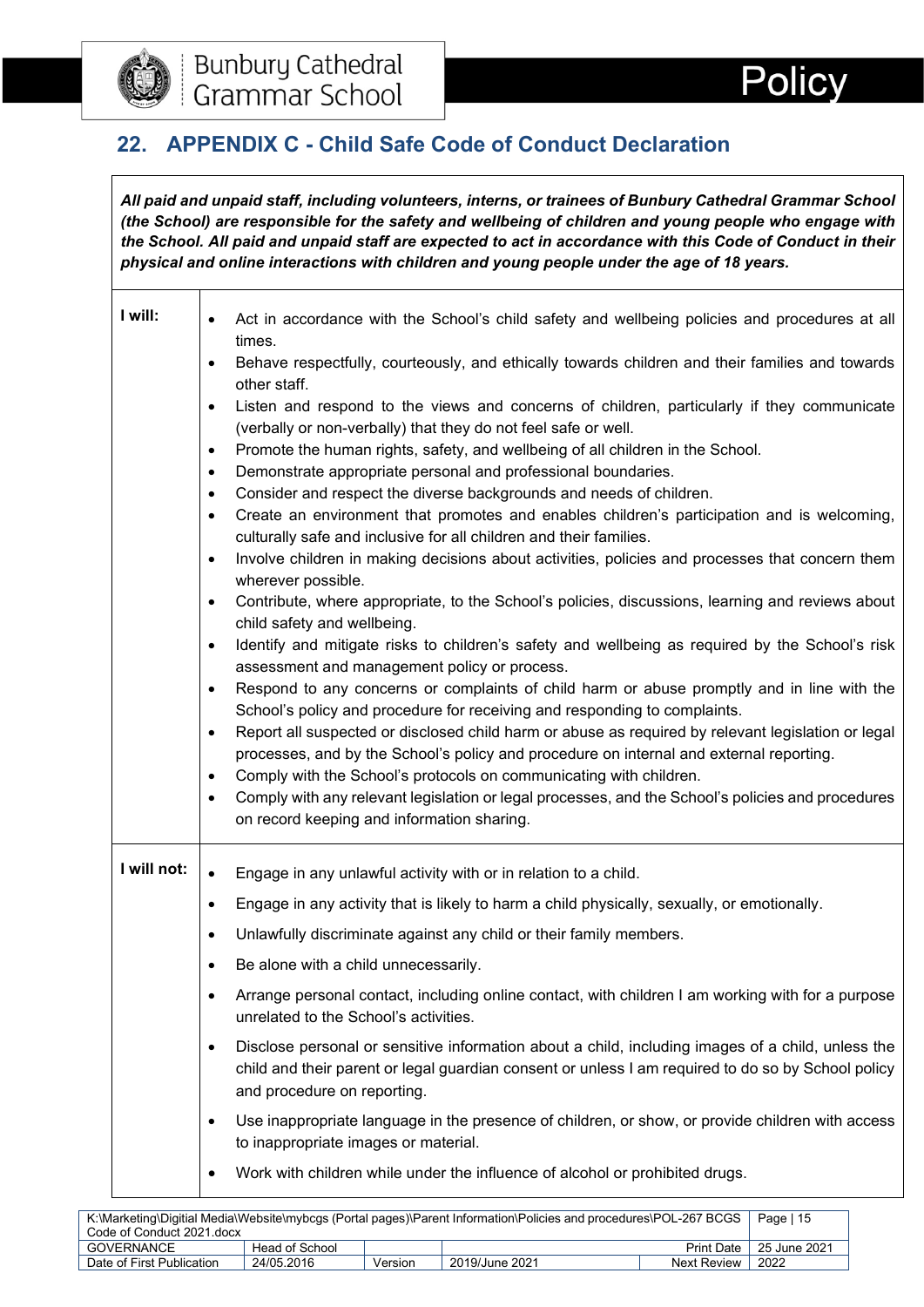

• Ignore or disregard any suspected or disclosed child harm or abuse.

#### **If I think this Code of Conduct has been breached by another person the School I will:**

- Act to prioritise the best interests of children.
- Take actions promptly to ensure that children are safe.
- Promptly report any concerns to the Head of School, Chief Financial Officer, Chair of Board or another leader or manager in the School.
- Follow the School's policies and procedures for receiving and responding to complaints and concerns, reports and/or allegations.
- Comply with any relevant legislative or legal requirements on reporting, and the School's policy and procedure on internal and external reporting.

**I agree to abide by this Code of Conduct during my employment with Bunbury Cathedral Grammar School.** 

**I understand that breaches of this Code of Conduct may lead to disciplinary action or termination of my employment with Bunbury Cathedral Grammar School.**

........................................................................................... **Signature** 

........................................................................................... Full Name

............................................. Date

| K:\Marketing\Digitial Media\Website\mybcgs (Portal pages)\Parent Information\Policies and procedures\POL-267 BCGS   Page   16 |                |  |  |  |                                 |
|-------------------------------------------------------------------------------------------------------------------------------|----------------|--|--|--|---------------------------------|
| Code of Conduct 2021.docx                                                                                                     |                |  |  |  |                                 |
| GOVERNANCE                                                                                                                    | Head of School |  |  |  | Print Date $\vert$ 25 June 2021 |
| 2022<br>24/05.2016<br>2019/June 2021<br>Date of First Publication<br>Next Review<br>Version                                   |                |  |  |  |                                 |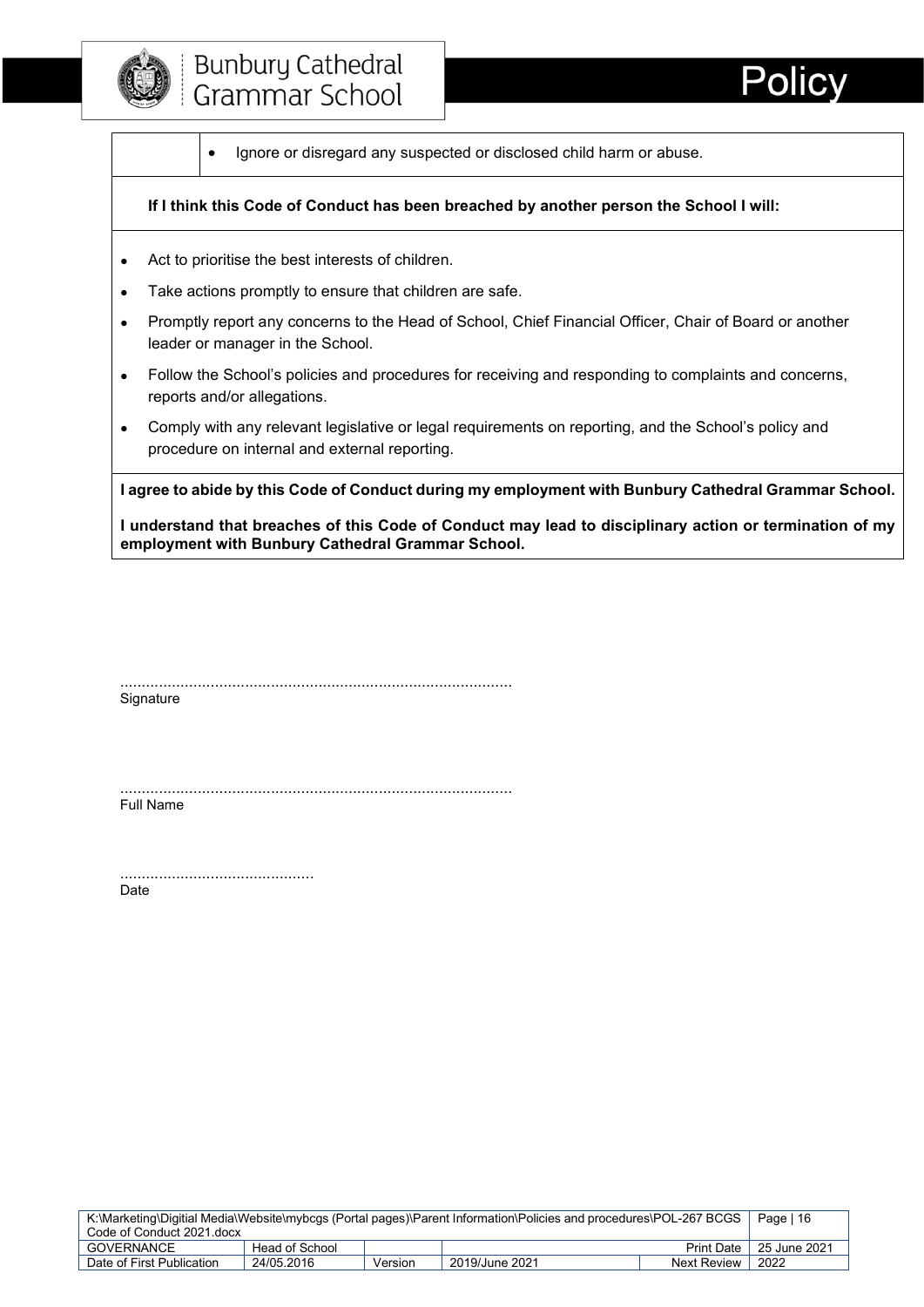

## <span id="page-17-0"></span>**23. APPENDIX D - Code of Conduct (Employee Declaration – One Page)**

Bunbury Cathedral Grammar School (the School) is committed to providing a child safe environment that safeguards all students and is committed to promoting practices that provide for the wellbeing, safety, and welfare of our students. The School expects all community members, including staff, volunteers, contractors, volunteers, and visitors to share this commitment.

The Code of Conduct applies to all school activities and in all interactions with students, their families, colleagues, and external stakeholders. This code applies to all Staff, Volunteers, Contractors, and Visitors to the School.

School staff have a significant influence in developing a culture and ethos within the School that can inspire students and facilitate personal development. In support of this, Staff, Volunteers, Contractors and Visitors to the School agree to:

- work to help fulfil the School's Mission and abide by the Vision and Values;
- obey the law including any legislation under which staff must comply;
- perform their role in a safe, responsible, and effective manner;
- perform their duties as best they can, considering all skills, experience, qualification, and the requirements of their position;
- comply with all School policies and procedures;
- treat all fellow employees, students, contractors, volunteers and visitors with respect and dignity. Bullying, intimidation, harassment, unlawful discrimination, and racial vilification of any kind is not acceptable in the School;
- behave ethically and act with integrity;
- not engage in behaviour that may bring their personal reputation or that of the School into disrepute;
- not use, distribute, sell, possess, or be impaired using drugs (including prescription medication) and/or alcohol in the carrying out of your duties or on the School Campus.
- ensure language used in the course of employment is inoffensive and appropriate for the audience;
- not groom a student to engage in sexual activity.
- maintain an appropriately professional relationship with students and former students under 19 years of age;
- not engage in child abuse, including the use of corporal or degrading punishment;
- not engage in grooming behaviours with students;
- exercise caution when engaging in contact with students to ensure the contact is appropriate and acceptable;
- report any form of abuse, or suspected abuse of students to the Head of School, or in accordance with Mandatory Reporting legislation; and
- respect confidentiality and privacy of all in the community.

Please also read the complete School's Code of Conduct Policy, available on the Staff Shared Drive or request a copy from the Head of School's office.

**I,** *Insert First and Last Name* **agree to abide by the School's Code of Conduct,** 

as summarised above, read in conjunction with the complete Code of Conduct.

Signed Date

| K:\Marketing\Digitial Media\Website\mybcgs (Portal pages)\Parent Information\Policies and procedures\POL-267 BCGS |                |  |  | Page   17 |                           |
|-------------------------------------------------------------------------------------------------------------------|----------------|--|--|-----------|---------------------------|
| Code of Conduct 2021 docx                                                                                         |                |  |  |           |                           |
| GOVERNANCE                                                                                                        | Head of School |  |  |           | Print Date   25 June 2021 |
| 2022<br>24/05.2016<br>2019/June 2021<br>Date of First Publication<br>Version<br>Next Review                       |                |  |  |           |                           |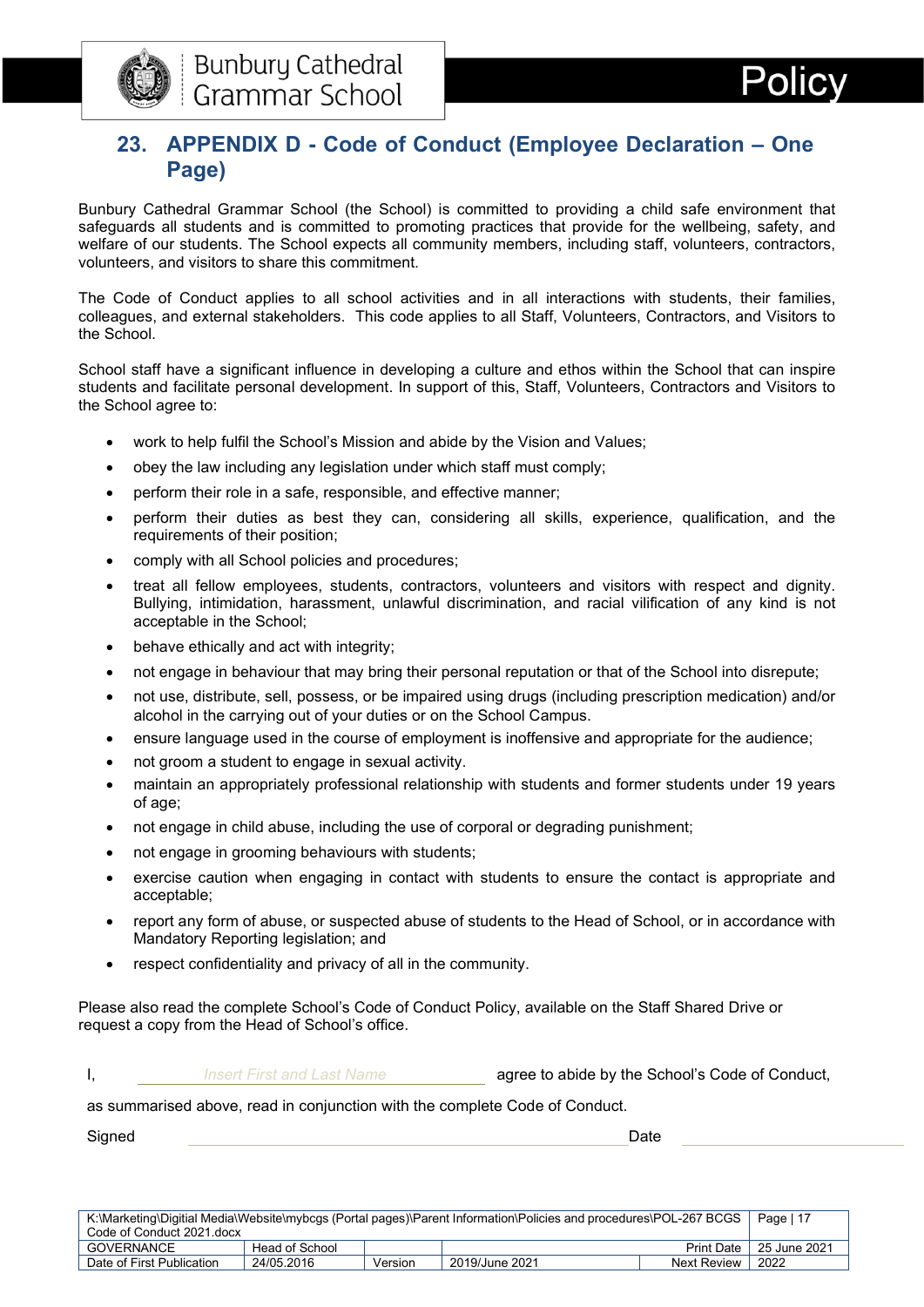

## <span id="page-18-0"></span>**24. APPENDIX E - Community Code of Conduct Declaration**

Bunbury Cathedral Grammar School (the School) is committed to providing a child safe environment that safeguards all students and is committed to promoting practices that provide for the wellbeing, safety, and welfare of our students. The School expects all community members, including staff, parents, volunteers, contractors, and visitors to share this commitment.

The Code of Conduct applies to all school activities and in all interactions with students, their families, colleagues, and external stakeholders. This code applies to all adults: staff, parents, volunteers, contractors, and visitors to the School.

The School strives to develop a culture and ethos that can inspire students and facilitate personal development, in an environment that is safe for all in the community. In support of this, staff, parents, volunteers, contractors, and visitors to the School agree to:

- work to help fulfil the School's *Mission* and abide by the *Vision and Values*;
- comply with all School policies and procedures;
- obey the law, including any legislation which must be complied with;
- behave ethically and act with integrity;
- treat all parents, employees, contractors, volunteers, visitors and students with respect and dignity; bullying, intimidation, harassment, unlawful discrimination, and racial vilification of any kind is not acceptable in the School;
- ensure language used whilst interacting with others in the community is respectful and appropriate for the audience;
- not engage in behaviour that may bring their personal reputation or that of the School into disrepute;
- not use, distribute, sell, possess, or be impaired using drugs (including prescription medication) and/or alcohol whilst on the School Campus.
- maintain an appropriately professional relationship with any student and/or former student under 19 years of age;
- not engage in child abuse, including the use of corporal or degrading punishment;
- not engage in grooming behaviours with students;
- exercise caution when engaging in contact with students to ensure the contact is appropriate and acceptable;
- report any form of abuse, or suspected abuse of students to the Head of School, or in accordance with Mandatory Reporting legislation; and
- respect confidentiality and privacy of all in the community.
- perform any formal or volunteer role in a safe, responsible, and effective manner;
- perform any formal or volunteer duties as best they can, considering all skills, experience, qualification, and the requirements of their position;

| <b>Insert First and Last Name</b> | agree to abide by the School Community Code of Conduct |
|-----------------------------------|--------------------------------------------------------|
|                                   |                                                        |

Signed **Date** 

| K:\Marketing\Digitial Media\Website\mybcgs (Portal pages)\Parent Information\Policies and procedures\POL-267 BCGS |                |  |  |  | Page   18                 |
|-------------------------------------------------------------------------------------------------------------------|----------------|--|--|--|---------------------------|
| Code of Conduct 2021 docx                                                                                         |                |  |  |  |                           |
| <b>GOVERNANCE</b>                                                                                                 | Head of School |  |  |  | Print Date   25 June 2021 |
| 2022<br>24/05.2016<br>Date of First Publication<br>2019/June 2021<br><b>Next Review</b><br>Version                |                |  |  |  |                           |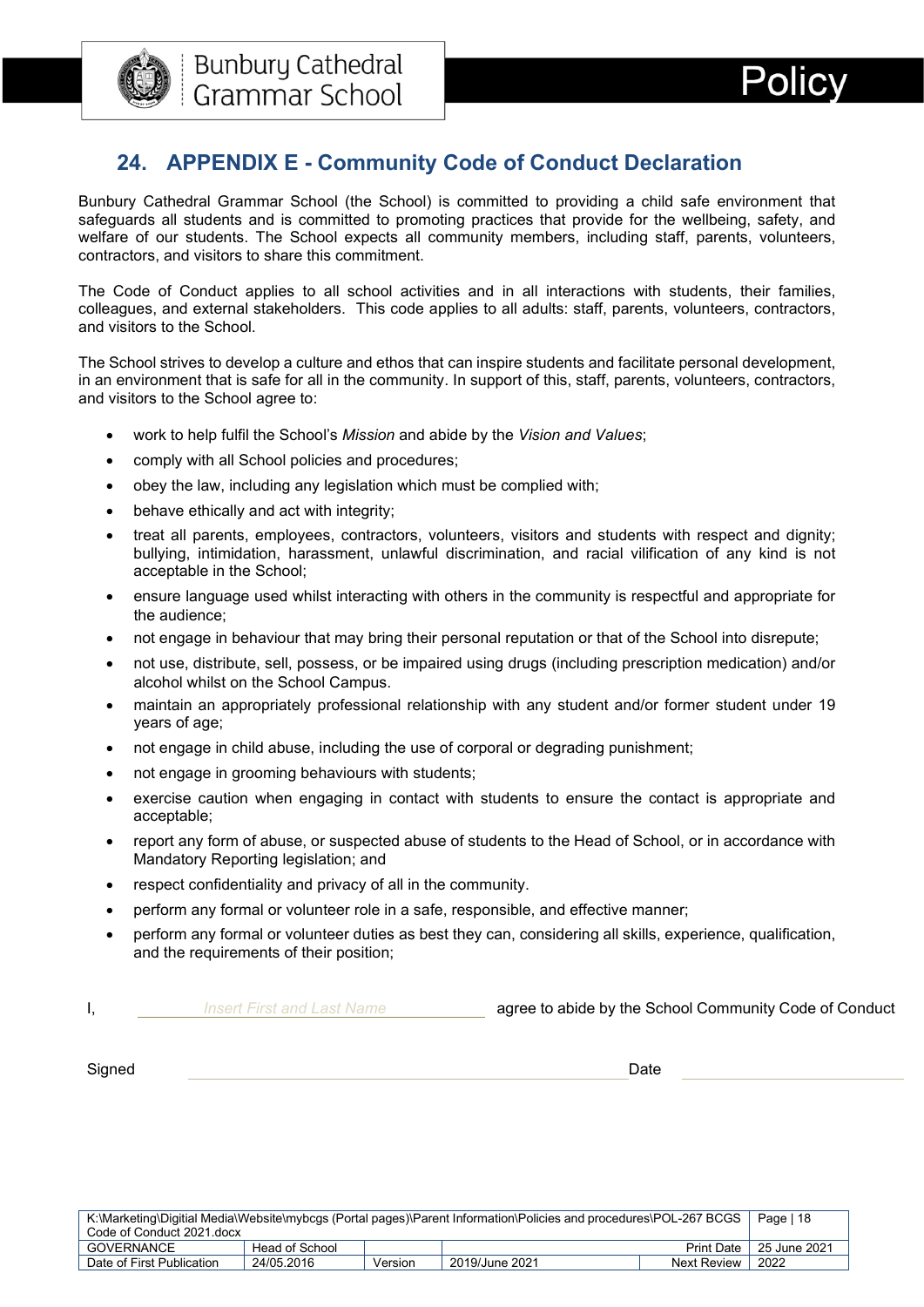



## <span id="page-19-0"></span>**25. APPENDIX F - Student Code of Conduct – Rights and Responsibilities**

Students are expected to take care of themselves, to respect the rights of others to privacy and dignity, and to accept the responsibilities which are associated with their own rights. Bullying, intimidation, harassment, discrimination, and racial vilification of any kind is not acceptable. A breach of these rules would be viewed very seriously and would be likely to at least result in a period of suspension and may result in a student being withdrawn from the School.

The School envisages discipline as being firm and fair for students at the School and is based on students developing self-discipline and an awareness of the needs of living in a community. The School's discipline system is part of the wellbeing system which it provides its students. The School has developed a range of positive measures and sanctions with which it believes it is appropriate to respond to student behaviour.

In all situations, and in particular with regard to managing students' behaviour, the School explicitly forbids child abuse, corporal, and degrading punishment. Corporal punishment is, any punishment in which physical force is used and is intended to cause some degree of pain or discomfort, however light; typically involving hitting the child with the hand or with an implement or forcing a child to stay in an uncomfortable position. Degrading punishment is, any punishment which is incompatible with respect for human dignity, including corporal punishment and non-physical punishment which belittles, humiliates, denigrates, scapegoats, threatens, scares, or ridicules the student.

#### **OUR RIGHTS**

At BCGS we believe that all people at the school, as elsewhere, have some fundamental rights. These are:

- a. The right to feel safe.
- b. The right to be valued and respected.
- c. The right to learn.
- d. The right to property.

The above rights imply certain responsibilities:

- a. The responsibility to ensure the safety of yourself and other people.
- b. The responsibility to respect and value all people.
- c. The responsibility to ensure that all have maximum opportunity to learn.
- d. The responsibility to care for our own and other people's property.

To support these rights and highlight our responsibilities, there are some common RULES that help to guide our behaviour in the classroom.

#### **CLASSROOM RULES**

All Students should:

- a. Bring appropriate equipment for each lesson.
- b. Enter the room in an appropriate manner and prepare for the lesson.
- c. Recognise that the teacher is best qualified to make judgements as to what is most effective educationally and to follow their instructions.
- d. Be quiet and pay attention when the teacher is ready to commence lesson.
- e. Attempt to do their best work.
- f. Respect the learning environment of all members of the class.
- g. Respect the point of view and right to express it of all members in the class.
- h. Leave the room neat and tidy for the next users.

[Page 5 of Secondary Student Diaries, June 2021]

| K:\Marketing\Digitial Media\Website\mybcgs (Portal pages)\Parent Information\Policies and procedures\POL-267 BCGS |                |         |                | Page   19   |                                 |
|-------------------------------------------------------------------------------------------------------------------|----------------|---------|----------------|-------------|---------------------------------|
| Code of Conduct 2021.docx                                                                                         |                |         |                |             |                                 |
| GOVERNANCE                                                                                                        | Head of School |         |                |             | Print Date $\vert$ 25 June 2021 |
| Date of First Publication                                                                                         | 24/05.2016     | Version | 2019/June 2021 | Next Review | 2022                            |